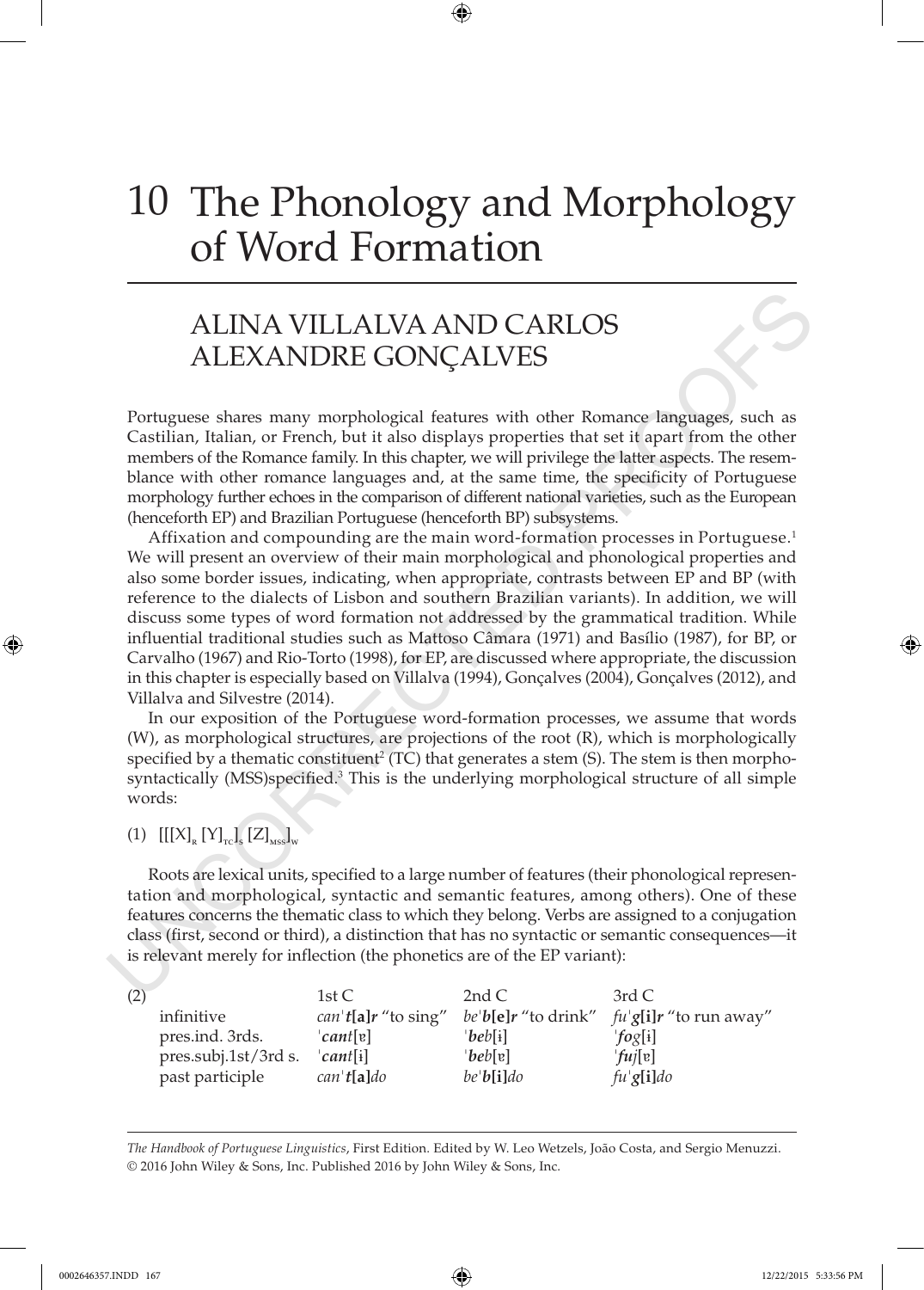Although this lexically determined distinction is not much more than a remnant of the Latin conjugation system, derivation is still sensitive to it. Deverbal suffixes that select verb stems specify a subclass of stems: infinitive stem (IST), present stem (PRST) and past stem (PTST). First conjugation verbs neutralize this distinction, but the thematic vowel of second and third conjugation inflected forms has different phonetic outputs:

⊕

| (3) |            | 1st C                                       | 2nd $C$                                   | 3rd $C$                   |
|-----|------------|---------------------------------------------|-------------------------------------------|---------------------------|
|     | <b>IST</b> | <i>apresen</i> $t[a]$ <i>r</i> "to present" | <i>absol</i> $v[e]$ <i>r</i> "to absolve" | $defi'n[i]r''$ to define" |
|     | PRST       | <i>apre</i> sent[v] "it presents"           | $ab$ 'solv[i] "it absolves"               | $de'$ fin[i] "it defines" |
|     | PTST       | <i>apresen</i> 't[a]do "presented"          | <i>absol</i> v[i]do "absolved"            | defi'n[i]do "defined"     |

| (4) |     | 1st C                                                                                                                                                                                                                                                                                                     | 2nd C | 3rd $C$ |
|-----|-----|-----------------------------------------------------------------------------------------------------------------------------------------------------------------------------------------------------------------------------------------------------------------------------------------------------------|-------|---------|
|     | IST | $ado'c[e]$ nte "sweetener" reque'r[ <b>e</b> ]nte "petitioner" pe'd[i]nte "beggar"                                                                                                                                                                                                                        |       |         |
|     |     | PRST igno'r[ve]ncia "ignorance" inci'd[e]ncia "incidence" emer'g[e]ncia "emergency"                                                                                                                                                                                                                       |       |         |
|     |     | PTST dedic[v] $\left  \right  \left  \right  \left  \right  \left  \right  \left  \right  \left  \right  \left  \right  \left  \right  \right $ definition dedication dedication depends of the definition definition definition definition definition definition definition definition definition defini |       |         |

| $\sim$<br><b>IST</b><br><b>PRST</b><br><b>PTST</b>                                  | apresen't[a]r "to present"<br>apre'sent[v] "it presents"<br>apresen't[a]do "presented"                                                                                                                                           | absol'v[e]r "to absolve"<br>$ab$ 'solv[i] "it absolves"<br>absol'v[i]do "absolved"                                                                                                                     | defi'n[i]r "to define"<br>de'fin[i] "it defines"<br>defi'n[i]do "defined"                                                                                                                                                                                                                                                                                                                                                                                                                                                                                                                                                                                                                                                                                                                                                       |
|-------------------------------------------------------------------------------------|----------------------------------------------------------------------------------------------------------------------------------------------------------------------------------------------------------------------------------|--------------------------------------------------------------------------------------------------------------------------------------------------------------------------------------------------------|---------------------------------------------------------------------------------------------------------------------------------------------------------------------------------------------------------------------------------------------------------------------------------------------------------------------------------------------------------------------------------------------------------------------------------------------------------------------------------------------------------------------------------------------------------------------------------------------------------------------------------------------------------------------------------------------------------------------------------------------------------------------------------------------------------------------------------|
|                                                                                     | Deverbal suffixes are sensitive to this subclass feature:                                                                                                                                                                        |                                                                                                                                                                                                        |                                                                                                                                                                                                                                                                                                                                                                                                                                                                                                                                                                                                                                                                                                                                                                                                                                 |
| (4)<br><b>IST</b><br><b>PRST</b><br><b>PTST</b>                                     | 1st C<br>ado'c[ve]nte "sweetener"<br>igno'r[v]ncia "ignorance"<br>dedic[v]'cão "dedication"                                                                                                                                      | 2nd C<br>reque'r[e]nte "petitioner"<br>inci'd[e]ncia "incidence"<br>absolv[i]'cao "absolving"                                                                                                          | 3rd C<br>pe'd[i]nte "beggar"<br>emer'g[e]ncia "emergency"<br>defin[i]'cão "definition"                                                                                                                                                                                                                                                                                                                                                                                                                                                                                                                                                                                                                                                                                                                                          |
|                                                                                     | words and feminine. In the following table, all possibilities are registered for nouns:                                                                                                                                          |                                                                                                                                                                                                        | Nouns and adjectives split over a larger number of classes, also lexically determined,<br>which are related to the nature of the thematic vowel and to the gender value. <sup>4</sup> Even<br>though final $-o([u])$ and final $-a([v])$ have long been identified as gender morphemes, it is<br>easy to conclude that they do not have that status: $-o$ ending words are typically mascu-<br>line, but masculine nouns may have many other endings. The same occurs with $-a$ ending                                                                                                                                                                                                                                                                                                                                          |
| (5)<br>$-o([u])$<br>$-a([v])$<br>$-e([i, I])$<br>$-O([]/[i, 1])$<br>athematic $(=)$ | Masculine<br>$ca$ 'val[u](s) "horse(s)"<br>pro'fet[v](s) "prophet(s)"<br>EP: $\text{pent}[i](s)$<br>$BP: \text{pent}[I](s) \text{ "comb}(s)$ "<br>EP: tra $tor[[(i]s)]$<br>BP: trato'r[]([I]s) "tractor(s)"<br>pau(s) "stick(s)" | Feminine<br>'trib[u](s) "tribe(s)"<br>$\overline{vac}[v](s)$ "cow(s)"<br>EP: $\text{pel}[i](s)$<br>BP: $pel[I](s)$ "skin(s)"<br>$\mathit{paz}[[[i]s]]$<br>'paz[](I]s) "peace(s)"<br>'pá(s) "shovel(s)" | Non-Specified<br>sol'dad[u](s) "soldier(s)"<br>$a' tlet[v](s)$ "athlete(s)"<br>EP: $a'gent[i](s)$<br>BP: $a$ 'gent[I](s) "agent(s)"<br>$f$ is' ca[l]([j]s)<br><i>fis'ca</i> [w]([j]s) "supervisor(s)"<br>refém(s) "hostage(s)"                                                                                                                                                                                                                                                                                                                                                                                                                                                                                                                                                                                                  |
|                                                                                     |                                                                                                                                                                                                                                  |                                                                                                                                                                                                        | The difference between -o stems and -a stems is quite obvious: there is a final [u] and a<br>final [v], respectively in the words where they are present. The class of $-e$ stems features the<br>thematic index [i] in EP, [I] in BP. The class of $-\varnothing$ stems features a thematic index that triggers<br>a high vowel ([i] in EP, [I] in BP) with no phonetic realization in final position (singular),<br>except for [1] ending roots. These two classes are very similar and they might be considered<br>as one if all [l], [r] or [s] ending roots were $-\varnothing$ stems, but this is not the case ('pele/pa'pel<br>"skin/paper"; fol'clore/'flor "folklore/flower"; 'gás/'gaze "gas/gauze").In EP, the end-<br>ings of words such as 'pele and pa'pel are phonetically very similar in the singular (['pɛl]/ |

The difference between -*o* stems and -*a* stems is quite obvious: there is a final [u] and a final [ɐ], respectively in the words where they are present. The class of –*e* stems features the thematic index  $[i]$  in EP,  $[i]$  in BP. The class of  $-\emptyset$  stems features a thematic index that triggers a high vowel ([ɨ] in EP, [I] in BP) with no phonetic realization in final position (singular), except for [l] ending roots. These two classes are very similar and they might be considered as one if all [1], [r] or [s] ending roots were  $-\varnothing$  stems, but this is not the case ('*pele*/*pa*'*pel* "skin/paper"; *fol*ˈ*clore*/ˈ*flor* "folklore/flower"; ˈ*gás*/ˈ*gaze* "gas/gauze").In EP, the endings of words such as ˈ*pele* and *pa*ˈ*pel* are phonetically very similar in the singular ([ˈpɛl]/ [pɐˈpɛl]), but they differ in the plural ([ˈpɛlɨ∫]/[pɐˈpɛj∫]). The difference is easier to understand if these two words are assigned to different thematic classes. If their underlying representation is /pɛl+i/ and /pɐpɛl+/, then the plural of /pɐpɛl+/ can be obtained by semi-vocalization of the final consonant of the root, but only if it is a  $-\varnothing$  root. Notice that orthography is irrelevant: the majority of  $-e$  roots ends in a graphic  $\langle e \rangle$ , but words such as *aval* (pl. *avales*) "approval" or *fel* (pl. *feles*) "gall" are also –*e* stems. Athematic stems are easier to recognize: they have neither a thematic index nor a trace of one.

The status of thematic classes is quite peculiar, since they have no syntactic or semantic relevance, and, from a phonological point of view, thematic indices (i.e. ‐*a*, ‐*o*, ‐*e*) are

⊕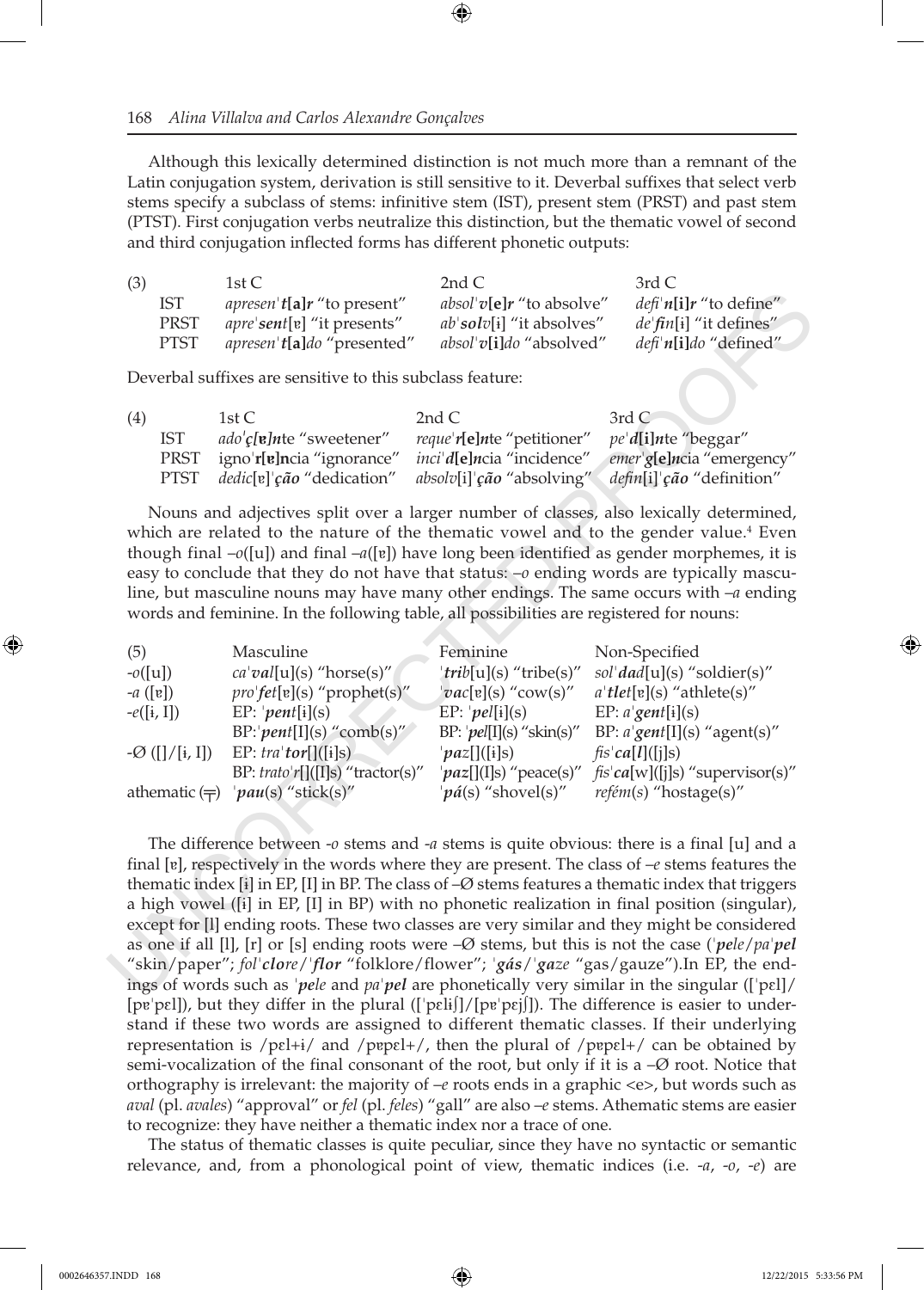uninteresting elements, since they are always unstressed vowels that show up at the right border of the word. Yet, thematic classes are morphologically relevant, both for inflection<sup>5</sup> and for word formation. As we will see below, the choice of roots, stems (including subtypes of stems for deverbal derivation) or words is part of the selectional constraints of affixes.

⊕

Complex words expand the structure in (1). In Portuguese, most word‐formation processes occur in the root domain, and they may involve a root and an affix or several roots. Processes involving a single root usually attach an affix, which can be a morphological predicator (commonly known as derivational suffix) or a morphological modifier (a prefix or an evaluative suffix). Those involving more than one root are morphological compounding processes. This structural distinction requires a neat demarcation of roots and affixes. It also requires the identification of the grammatical roles for word constituents.

## **1. Affixation**

#### *1.1. Derivational suffixation*

| cator (commonly known as derivational suffix) or a morphological modifier (a prefix or an<br>evaluative suffix). Those involving more than one root are morphological compounding<br>processes. This structural distinction requires a neat demarcation of roots and affixes. It also<br>requires the identification of the grammatical roles for word constituents.                                                                                                                                                                                                                                                                                                                           |                                                                                                                                                                                                                                                                                                                                                                                                                                                                                                                                                                                                                                                                                                                                                                                                                                                                                                                                                                                                                                                                                                                                                                                                                                                                                                                                            |                                                                                                                                                                                                                                                                                                                                                     |  |  |  |
|------------------------------------------------------------------------------------------------------------------------------------------------------------------------------------------------------------------------------------------------------------------------------------------------------------------------------------------------------------------------------------------------------------------------------------------------------------------------------------------------------------------------------------------------------------------------------------------------------------------------------------------------------------------------------------------------|--------------------------------------------------------------------------------------------------------------------------------------------------------------------------------------------------------------------------------------------------------------------------------------------------------------------------------------------------------------------------------------------------------------------------------------------------------------------------------------------------------------------------------------------------------------------------------------------------------------------------------------------------------------------------------------------------------------------------------------------------------------------------------------------------------------------------------------------------------------------------------------------------------------------------------------------------------------------------------------------------------------------------------------------------------------------------------------------------------------------------------------------------------------------------------------------------------------------------------------------------------------------------------------------------------------------------------------------|-----------------------------------------------------------------------------------------------------------------------------------------------------------------------------------------------------------------------------------------------------------------------------------------------------------------------------------------------------|--|--|--|
| 1. Affixation                                                                                                                                                                                                                                                                                                                                                                                                                                                                                                                                                                                                                                                                                  |                                                                                                                                                                                                                                                                                                                                                                                                                                                                                                                                                                                                                                                                                                                                                                                                                                                                                                                                                                                                                                                                                                                                                                                                                                                                                                                                            |                                                                                                                                                                                                                                                                                                                                                     |  |  |  |
| Affixation is traditionally described as involving suffixation (which is predominant in<br>Portuguese), or prefixation, <sup>6</sup> but this topological description needs to be complemented by a<br>grammatical analysis. In fact, word-formation affixes can be predicators, which means that<br>they are the head of the structure they generate, or modifiers. In Portuguese, all predicators<br>are suffixes (= derivational suffixes), all prefixes are modifiers, and some suffixes (= evalu-<br>ative suffixes) are modifiers.                                                                                                                                                       |                                                                                                                                                                                                                                                                                                                                                                                                                                                                                                                                                                                                                                                                                                                                                                                                                                                                                                                                                                                                                                                                                                                                                                                                                                                                                                                                            |                                                                                                                                                                                                                                                                                                                                                     |  |  |  |
|                                                                                                                                                                                                                                                                                                                                                                                                                                                                                                                                                                                                                                                                                                | 1.1. Derivational suffixation                                                                                                                                                                                                                                                                                                                                                                                                                                                                                                                                                                                                                                                                                                                                                                                                                                                                                                                                                                                                                                                                                                                                                                                                                                                                                                              |                                                                                                                                                                                                                                                                                                                                                     |  |  |  |
| In Portuguese, derived words are generated on the basis of derivational suffixes according<br>to their selectional and inherent properties. Selectional properties are the set of constraints<br>involving the base form. Base forms can be roots (adjective roots, as in (6a); noun roots, as in<br>$(6b)$ ; verb roots, as in $(6c)$ , stems (only verb stems are available, as in $(6d-f)$ ) or words (just<br>adjectives, as in $(6g)$ ). Inherent properties define the features of the output, which is always<br>a root that will be projected into a stem, first, and then to a word: derived forms can be<br>adjective, adverb, noun, or verb roots (stressed syllables are in bold): |                                                                                                                                                                                                                                                                                                                                                                                                                                                                                                                                                                                                                                                                                                                                                                                                                                                                                                                                                                                                                                                                                                                                                                                                                                                                                                                                            |                                                                                                                                                                                                                                                                                                                                                     |  |  |  |
| (6) a. $[humanist]_{\text{ADJR}\rightarrow}$<br>$\left[ingenu\right]_{\text{ADJR}\rightarrow}$<br>$[fragil]$ <sub>ADIR→</sub><br>b. $[gost]_{N_{\rm R}}$<br>$\left[ \arccos_{\mathrm{NR}\rightarrow }\right]$<br>$\left[\mathit{frut}\right]_{{}_{\rm NR}\rightarrow}$<br>c. $[mand]_{vR\rightarrow}$<br>d. $\left[ \text{d}an\varphi a\right] _{\text{vsinr}\rightarrow}$<br>$\begin{bmatrix} \text{grad} \\ \text{e.} \end{bmatrix}_{\text{vsnne}}$<br>e. $\begin{bmatrix} \text{concated} \\ \text{cond} \end{bmatrix}_{\text{vsrnes}}$<br>f.<br>$[procura]_{vspasr\rightarrow}$<br>$[separa]_{\mathrm{v_{\mathrm{SPAST}\rightarrow}}}$<br>g. $\left[ \text{urgent}e \right]_{\text{adj}}$  | $\begin{array}{l} [[[human' nistic]_{_{\rm{ADJR}}}o]_{_{\rm{ADJ}}} ]_{_{\rm{ADJ}}} \\ [[[ingenui' ]]_{\rm{Mg}}]_{_{\rm{Ng}}}e]_{_{\rm{NS}}}]_{_{\rm{N}}} \end{array}$<br>$[[[fragili'z]_{\text{vs}} a]_{\text{vs}} r]_{\text{v}}$<br>$\begin{array}{l} [[[gos'tos]_{_{\rm ADJR}}O]_{_{\rm ADJS}}]_{_{\rm ADJ}} \\ [[[arrow'zal]_{_{\rm NR}}]_{_{\rm NS}}]_{_{\rm N}} \end{array}$<br>$\left[\left[\left[frutif\right]c\right]_{\mathbf{v}\mathbf{r}}a\right]_{\mathbf{v}\mathbf{s}}r\right]_{\mathbf{v}}$<br>$\left[\left[\left[\left(\text{man}^\dagger d\tilde{a}o\right]_{\text{\tiny{NR}}}\right]_{\text{\tiny{NS}}}\right]_{\text{\tiny{N}}}/\left[\left[\left[\text{man}^\dagger don\right]_{\text{\tiny{NR}}}\right]a_{\text{\tiny{NS}}}\right]_{\text{\tiny{N}}}$<br>$\left[\left[\left[dan'\varrhoant\right]_{\text{ADJR}}e\right]_{\text{ADJS}}\right]_{\text{ADJ}}$<br>$\begin{array}{l} \hline \text{[[grava' dor]]_{\text{NS}}]}_{\text{N}} \\ \hline \text{[[[concor' dânci]]_{\text{NS}}]}_{\text{N}} \\ \hline \end{array}$<br>$\left[\left[\left[procu r\acute{a}vel\right]_{\text{ADJR}}\right]_{\text{ADJS}}\right]_{\text{ADJ}}$<br>$[[[separa'\zeta \tilde{a}o]_{\text{NS}}]_{\text{NS}}]_{\text{N}}$<br>$\left[\left[\left[ur'\text{gent}e'\text{ment}\right]_{\text{ADV}}e\right]_{\text{ADV}}\right]_{\text{ADV}}$ | "humanist $\rightarrow$ humanistic"<br>"naïve→naiveté"<br>"fragile→to weaken"<br>$"taste \rightarrow$ tasty"<br>"rice->rice field"<br>"fruit-to fructify"<br>"to boss->bossy"<br>"to dance->dancing"<br>"to engrave->engraver"<br>"to agree-agreement"<br>"to search->searchable"<br>"to separate-separation"<br>$"$ urgent $\rightarrow$ urgently" |  |  |  |

Selectional properties vary from suffix to suffix. They can make use of, at least, phonological/ prosodic properties of the base (see below the allomorphy of  $-ez \sim -eza$ , for instance), syntactic properties (especially for deverbal suffixes that require information on the argument structure of the base verb) and semantic properties (the collective noun forming suffix ‐*agem* selects the root of count nouns: ˈ*folha*→*fo*ˈ*lhagem*("leaf→foliage").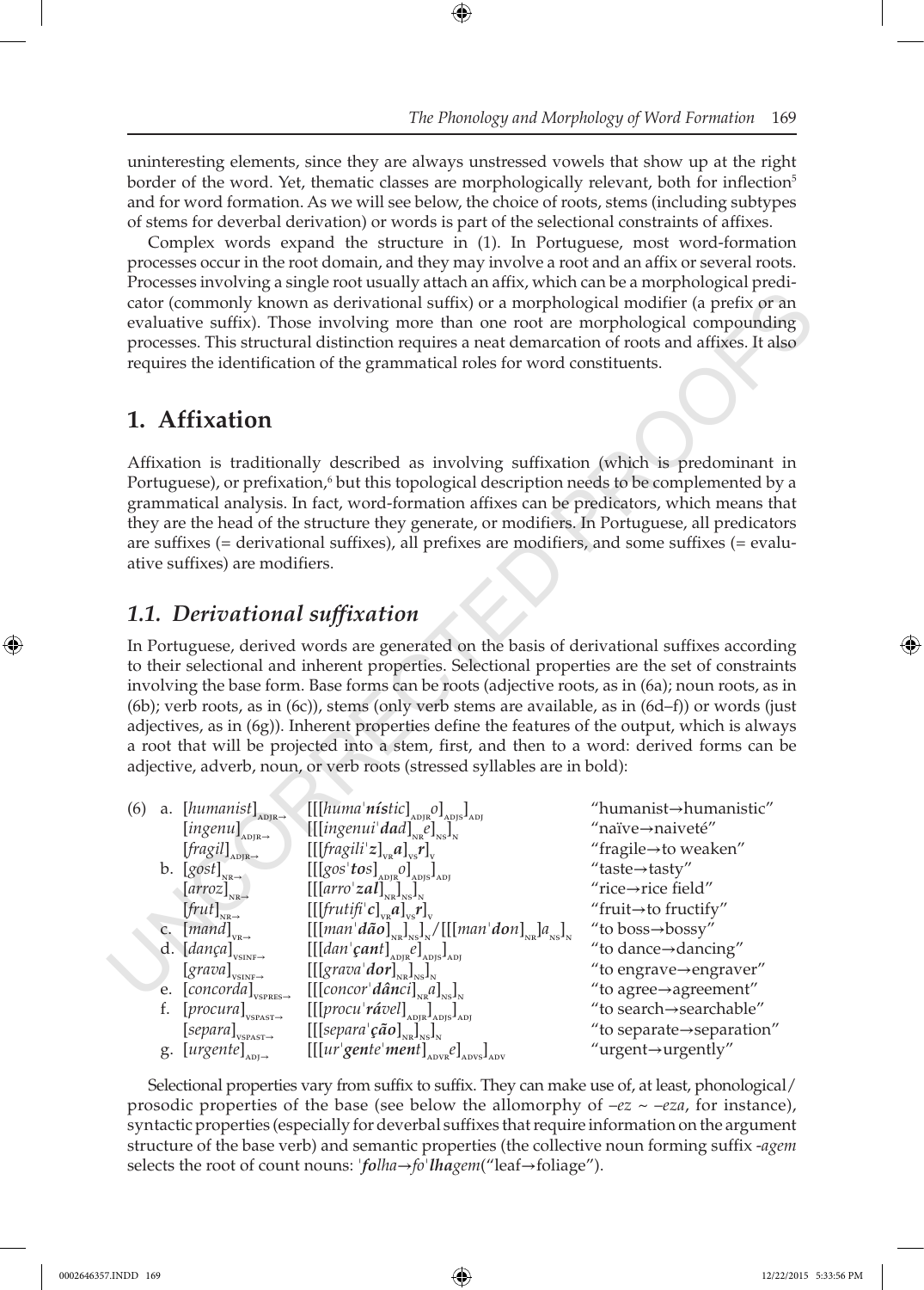Besides defining the syntactic category of the output, derivational suffixes also participate in broad semantic categories. The existence of competing suffixes occurs inside these categories:

 $\bigoplus$ 

(7) causative verbs:

| $[[\text{escur}]_{_{\text{ADIR}}}e^{\dagger}c]_{_{\text{VR}}}er_{_{\text{V}}}$<br>$[[agil]_{\text{app}}i^{\dagger}z]_{\text{ve}}ar_{\text{v}}$<br>$[[solid]_{\text{app}} if i'c]_{\text{ve}} ar$                                                                         | "to darken"<br>"to hasten"<br>"to solidify"      |
|--------------------------------------------------------------------------------------------------------------------------------------------------------------------------------------------------------------------------------------------------------------------------|--------------------------------------------------|
| action nouns:<br>$[[\text{appresenta}]_{\text{vs}}^{\dagger} \mathbf{\tilde{c}} \tilde{\mathbf{\alpha}} \mathbf{o}]_{\text{vs}}^{\dagger}$<br>$[[\textit{esqueci}]_{\text{vs}}$ 'ment $]_{\text{vs}}$ o<br>$[[\text{tole'}r\hat{a}]_{\text{vs}}\text{nc}i]_{\text{vs}}a$ | "presentation"<br>"forgetfulness"<br>"tolerance" |
| subject nouns:<br>$\left[\left[\text{apresenta}\right]_{\text{vs}}\text{dor}\right]_{\text{vs}}$<br>[[represen'ta] <sub>vs</sub> $nt$ ] <sub>NR</sub> e                                                                                                                  | "presenter"<br>"representative"                  |

Derivational processes available in EP and BP are virtually identical: they share the same set of suffixes, and their behavior is quite similar. There is, however, a margin of contrasts that is worth noting. It is quite common to find different suffixes competing within the same morphosemantic category:

(8) EP: *desenha*ˈ*dor*/BP: *dese*ˈ*nhista* "designer" EP: *fuma*<sup>*dor*</sup>/BP: *fu*<sup>*mante*</sup>

Thus, derived words in EP and BP are derived autonomously, yielding different results within a given morphosemantic category. Another distinction is set by the mutation of some affixes—for instance, in BP, the suffix –*d*(*a*), in the expression X–*da* ((*dar uma*) *olhada* "to take a quick look"), forms brief action nouns. No such suffix exists in EP, although there is a semantically equivalent suffix, which is –*dela* ((*dar uma*) *olhadela*), not used in BP. (i.g.,  $\lim_{n \to \infty} \frac{u_n}{u_n} = \frac{u_n}{u_n}$ ,  $\frac{u_n}{u_n}$  as concerned in contains and the prefixed in contains is a particular case of derivation since  $\left[\left[\left(\frac{m}{2}\right)^2\right]_{n=1}^{n}$  and  $\left[\left(\frac{m}{2}\right)^2\right]_{n=0}^{n}$  are "forgetf

### *1.2. Parasynthesis*

Parasynthesis is a particular case of derivation, usually defined as a process of simultaneous prefixation and suffixation. However, considering that sometimes no suffix intervenes and that the prefix is an expletive element, this type of derivation shows a striking resemblance with suffixation or conversion, except for the fact that it requires the presence of the expletive prefix:

| (9) | a. [prefix[[ADJR]suffix] <sub>vg</sub> ] <sub>vg</sub>                                                                                        |                 |
|-----|-----------------------------------------------------------------------------------------------------------------------------------------------|-----------------|
|     | $\left[\left[\left[a[[mol]\right]_{\text{ADIR}}e^{\dagger}c\right]_{\text{VR}}\right]_{\text{VR}}[e]\right]_{\text{VS}}[r]\right]_{\text{V}}$ | "to soften"     |
|     | $[[[en[[rouqu]_{ADIR}e'c]_{VR}]_{VR}[e]]_{VS}[r]]_{V}$                                                                                        | "to hoarsen"    |
|     | $[prefix[[ADJR]]_{vR}]_{vR}$                                                                                                                  |                 |
|     | $[[[a[[cele'r]_{APIR}]_{VR}]_{VR}[a]]_{VS}[r]]_{V}$                                                                                           | "to accelerate" |
|     | $[[[en[[ri'j]_{\text{ADIR}}]_{\text{VR}}]_{\text{VR}}[a]]_{\text{vs}}[r]]_{\text{v}}$                                                         | "to harden"     |
|     | b. [prefix[[NR]suffix] <sub>vR</sub> ] <sub>vR</sub>                                                                                          |                 |
|     | $[[[a[[pedr]_{\text{vR}}e^{\cdot j}]_{\text{vR}}]_{\text{vR}}[a]]_{\text{vS}}[r]]_{\text{vR}}$                                                | "to stone"      |
|     | $[[[en[[raiv]_{\text{N}R}e^{\iota}c]_{\text{V}R}]_{\text{V}R}[e]]_{\text{V}S}[r]]_{\text{V}}$                                                 | "to enrage"     |
|     | $[prefix[[NR]]_{v_R}]_{v_R}$                                                                                                                  |                 |
|     | $[[[a[[\ncarici]_{\text{vR}}]_{\text{vR}}]_{\text{vR}}]$ <sup>['</sup> a]] <sub>vs</sub> [r]] <sub>v</sub>                                    | "to caress"     |
|     | $[[[en[[garra']_{\text{vR}}]_{\text{vR}}]_{\text{vR}}[a]]_{\text{vS}}[r]]_{\text{v}}$                                                         | "to bottle"     |
|     |                                                                                                                                               |                 |

◈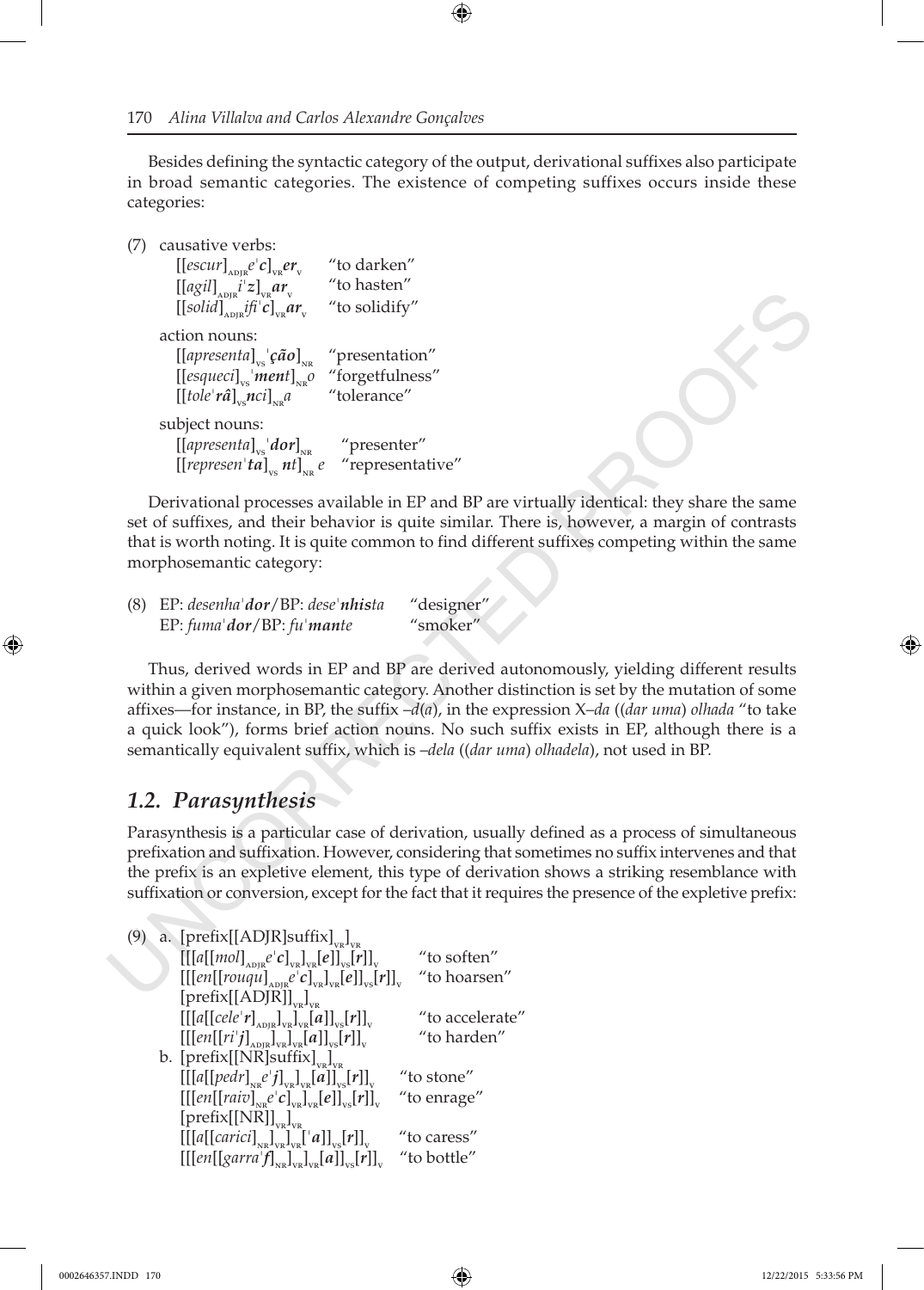Most parasynthetic forms are deadjectival (10a) or denominal verbs (10b). There are some parasynthetic adjectives too (10c):

⊕

(10) a.  $es[[clar]_{_{\rm ADJR}}e^{\prime}c]$ "to clarify"<br>"to camp" b.  $a[[cam'p]_{\text{vR}}]_{\text{vR}}$ ar "to camp" c.  $a[[\text{laran'}j]_{\text{nr}}ad]$ "orangy"

#### *1.3. Conversion*

Cases traditionally treated as back‐formation and "improper" derivation fit in this category, since they both involve the recategorization of a base, without the intervention of affixes. Conversion processes are not typical morphological processes, although they have several features in common with derivational suffixation. We will mention three: **1.3. Conversion**<br>
Cases traditionally treated as back-formation and "improper" derivation fit in this category,<br>
since they both involve the recategorization of a base, without the intervention of affixes.<br>
Conversion pr

Conversion can operate on different morphological categories, namely roots (13a) and fully inflected words (13b):

|  | (13) a. $[ata^{\dagger}c]_{vR}ar_{\rightarrow}$ | $[a^{\dagger}taqu]_{\text{NP}}e$         | "to attack $\rightarrow$ attack" |
|--|-------------------------------------------------|------------------------------------------|----------------------------------|
|  | b. $[[[o'llh]_{vR}a]_{vS}r]_{vINF\rightarrow}$  | $[o'$ <i>lhar</i> ] <sub>NR</sub> $(es)$ | "to see $\rightarrow$ look"      |

Conversion generates words that belong to the same morphosemantic classes as those that are formed by derivation (cf. (7), above):

| (14) causative verbs: $[lim'p]_{ADIR}]_{VR}$ ar            | "to clean" |
|------------------------------------------------------------|------------|
| action nouns: $[a' \iota a q u]_{vR}$ <sub>vg</sub> $e$    | "attack"   |
| subject nouns: $[pe'netra]_{\text{vryspsos}} _{\text{ns}}$ | "intruder" |

Conversion and derivation are usually in complementary distribution:<sup>7</sup>

| $(15)$ mis'tura vs. *mistura $\tilde{\epsilon}$ ão | $\mu$ <sup>"</sup> mix" |
|----------------------------------------------------|-------------------------|
| * grava vs. grava ção                              | "recording"             |
| melho'rar vs. *melhorifi'car                       | "to improve"            |
| *pu'rar vs. purifi'car                             | "to purify"             |

## **2. Modification**

Many affixation processes are of a modification kind. Morphological modifiers are adjuncts that copy grammatical features from the base they are added to and they just change its semantic value. This category includes all evaluative suffixation and all prefixation.

#### *2.1. Evaluative suffixation*

Evaluative suffixation is one of the most interesting domains in Portuguese word formation. Since it is a resource primarily used in spoken language, it is quite superficially studied in schools and no standardization is available in reference grammars. Therefore, we can see the true dynamics of these word‐formation processes.

Evaluative modifiers change the base they are added to according to a range of semantic features related to different value judgments, the true content of which depends on pragmatic circumstances.8 Evaluative modification applies almost unrestrictedly: these suffixes can

◈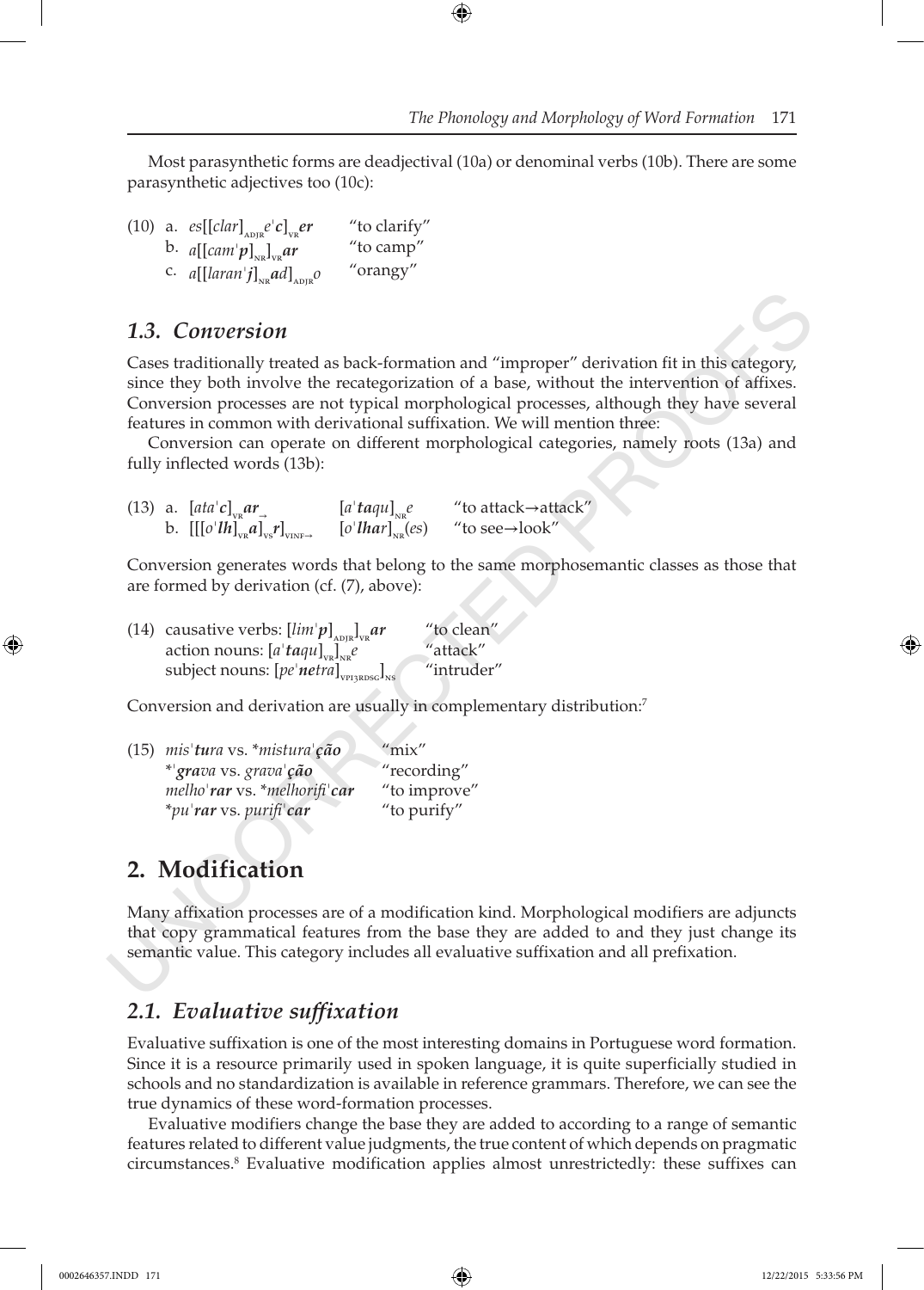adjoin to all kinds of bases, either adjectival (16a), nominal (16b), adverbial bases (16c), or even to interjections (16d):

⊕

|  | (16) a. $[[[ma'gr]inh]o/a]$                  | "thin+EVAL"    |
|--|----------------------------------------------|----------------|
|  | b. $[[\text{profe}]\text{ssor}]\text{zinh}]$ | "teacher+EVAL" |
|  | c. $[[[ced]inh]o]$                           | "early+EVAL"   |
|  | d. $[[[adeu's]inh]o]$                        | "goodbye+EVAL" |

Among the existing evaluative suffixes, the linguistic variants under consideration prefer *–inho*(*a*) and *–zinho*(*a*).9 In EP, –*inho* and –*zinho* are not allomorphs of a single suffix—they belong to two different series, with distinctive features: vowel-initial suffixes (henceforth V‐evaluatives) are adjoined to roots; [z]‐initial suffixes (henceforth Z‐evaluatives) are adjoined to words. The distribution of these two sets of competing suffixes is dialect-specific and it is also prone to speaker's preference, but some grammatical constraints also apply.10 Among the existing evoluative suffixed in the district corridor of a single similarity suffixed in the suffixed of a single suffixed for the by belong to two different sterics, with district terical suffixes (therefore th

In the two varieties, the most obvious constraint is the impossibility to adjoin V-evaluative suffixes to athematic bases (i.e. roots that have identical forms for the root, the stem and the singular word ( $[[[cafe]_{\rm NR}]]_{\rm n1}$ <sub>ns</sub>[]<sub>nss</sub>]<sub>n</sub> "coffee"). Athematic roots only allow for Z-evaluative suffixation, displaying, in the suffix, the unmarked thematic index  $(=T<sub>I</sub>)$  that agrees with the gender of the base (17a). This is also the case for athematic roots with a stressless final vowel (17b):

|  | (17) a. $[[[ca'f\acute{e}]_{_{\rm{MSC}}}^{\circ}]zinh][o]_{_{\rm{TI}}}]_{_{\rm{MSC}}}$                     | <i>*cafe</i> inho | "coffee+EVAL" |
|--|------------------------------------------------------------------------------------------------------------|-------------------|---------------|
|  | $\left[\left[\left[ir'm\tilde{a}\right]_{\text{FEM}}/zinh\right][a\right]_{\text{th}}\right]_{\text{FEM}}$ | *irmã inha        | "sister+EVAL" |
|  | b. $[[[t\hat{a}xi]_{\text{usc}}]zinh][o]_{\text{m}}$ <sub>nsc</sub>                                        | <i>*tá xinho</i>  | "taxi+EVAL"   |

In some dialects of BP, ˈ*mãe*ˈ*zinha* ("mother+EVAL") may co‐occur with *mã*ˈ*inha* (or ˈ*pai*ˈ*zinho* and *pa*ˈ*inho* "father+EVAL+"), for instance. This may indicate that the constraint that holds for EP does not hold for some dialects of BP. In southern dialects of PB, these instances are felt as typical northeastern formations.

 $-\varnothing$  roots also show a speaker's preference for Z-evaluative suffixation (18a), which seems to indicate that there is a large proximity between  $-\varnothing$  roots and athematic roots. This proximity is eventually higher in BP than in EP (18b), which suggests that [l]‐final roots in BP have become athematic.

|  | $(18)$ a. $[['dor]zinha]$                                                                   | */? $\left[\left[do'r\right]$ <i>inha</i> ]                                                                                                                                                                                                                                                                                     | "pain+EVAL"   |
|--|---------------------------------------------------------------------------------------------|---------------------------------------------------------------------------------------------------------------------------------------------------------------------------------------------------------------------------------------------------------------------------------------------------------------------------------|---------------|
|  | $\left[\right[$ 'sal $\left[$ 'zinho $\right]$                                              | */? $\left[\frac{1}{2}$ $\left[\frac{1}{2}$ $\frac{1}{2}$ $\left[\frac{1}{2}$ $\frac{1}{2}$ $\frac{1}{2}$ $\frac{1}{2}$ $\frac{1}{2}$ $\frac{1}{2}$ $\frac{1}{2}$ $\frac{1}{2}$ $\frac{1}{2}$ $\frac{1}{2}$ $\frac{1}{2}$ $\frac{1}{2}$ $\frac{1}{2}$ $\frac{1}{2}$ $\frac{1}{2}$ $\frac{1}{2}$ $\frac{1}{2}$ $\frac{1}{2}$ $\$ | "salt+EVAL"   |
|  | b. BP: $\sqrt{\frac{m}{2}}$ [[ane'l]inho] / [[a'nel]' zinho]                                |                                                                                                                                                                                                                                                                                                                                 | $"ring+EVAL"$ |
|  | $EP: [\text{lane'}\text{l} \text{lin} \text{ho}]/[\text{a'}\text{nel} \text{min} \text{ol}$ |                                                                                                                                                                                                                                                                                                                                 |               |

In EP, we often find cases of  $-\varnothing$  roots in free variation, which clearly illustrate that V‐evaluative and Z‐evaluative suffixes attach to different bases: V‐evaluatives select a root; Z‐evaluatives select a word. Notice that the stressed vowel of the base gets two different phonetic realizations depending on the choice of the suffix:<sup>11</sup>

| $(19)$ caraco'linho/cara'col'zinho | "snail+EVAL"  |  |
|------------------------------------|---------------|--|
| casa'linho/ca'sal'zinho            | "couple+EVAL" |  |

In the case of the  $-e$  roots, chances for an equivalent distribution are even higher. It is possible to find more instances of V‐evaluative and Z‐evaluative suffixation that select the

⊕

 $\langle \spadesuit \rangle$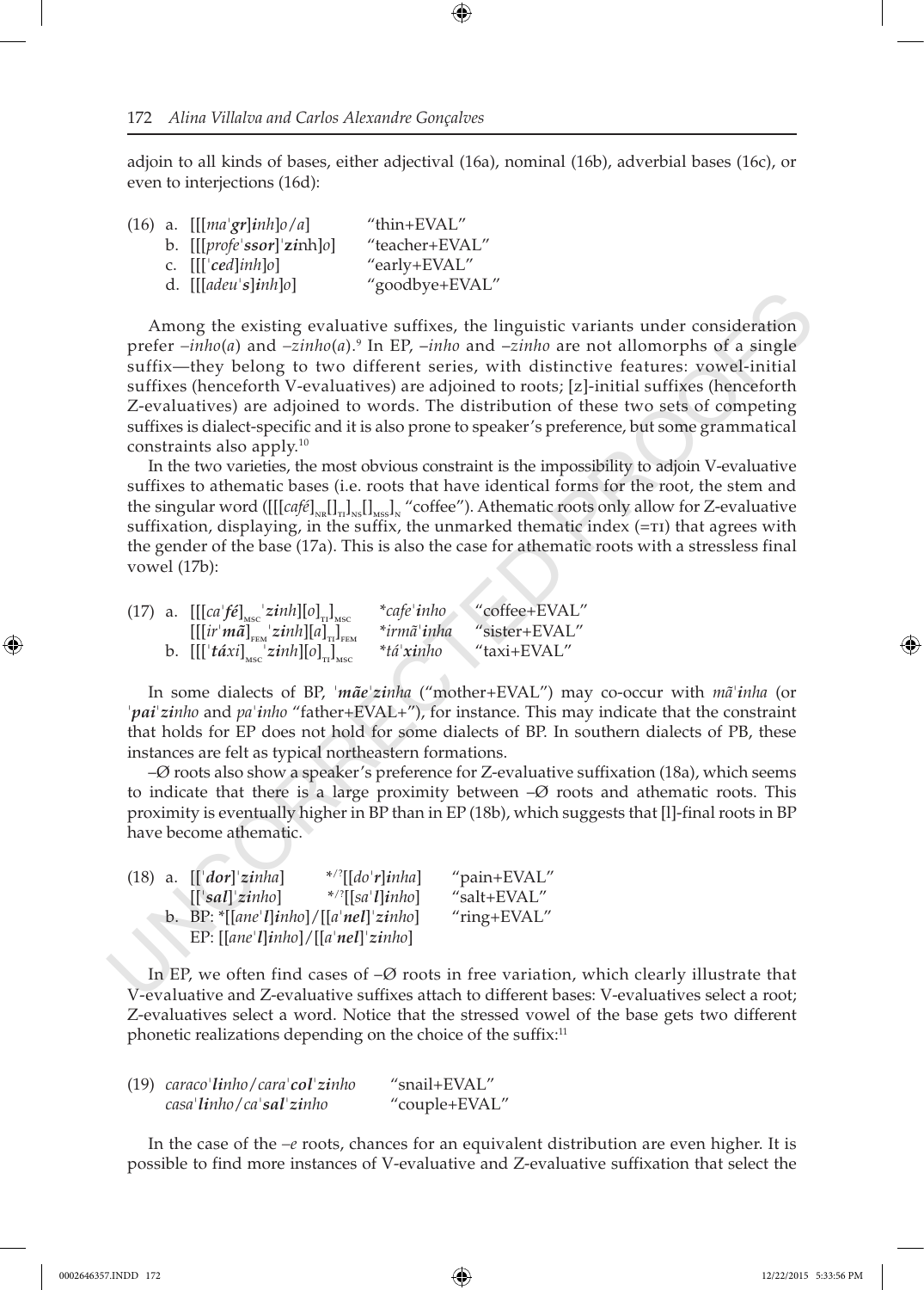same bases, in both varieties of Portuguese, as it is possible to find cases of apparently random acceptance, or non-acceptance of both, or just of one of them:

⊕

| $(20)$ bi'finho | bife zinho     | "steak+EVAL"  |  |  |
|-----------------|----------------|---------------|--|--|
| pei'xinho       | peixe'zinho    | $"fish+EVAL"$ |  |  |
| cha vinha       | ' chave' zinha | "key+EVAL"    |  |  |

In *‐a* and *–o* roots, distribution is also varied. Although it is not possible to find strict criteria, data show that the preference for V-evaluative suffixes lies in shorter highly frequent bases; the preference for Z‐evaluative suffixes comes from longer and less frequent bases (which include most proparoxytonic words):

| (21) | a. bo'quinha                            | ros' <b>ti</b> nho               |
|------|-----------------------------------------|----------------------------------|
|      | 'boca'zinha                             | <i>rosto</i> zinho               |
|      | $"$ mouth+EVAL"                         | "face+EVAL"                      |
|      | ca' <b>ri</b> nha                       | de <b>di</b> nho                 |
|      | <sup>?</sup> 'cara'zinha                | <sup>?</sup> 'dedo'zinho         |
|      | "face+EVAL"                             | "finger+EVAL"                    |
|      | b. <i>?pupi'linha</i>                   | pesco'cinho                      |
|      | pu'pila'zinha                           | pes'coco'zinho                   |
|      | "pupil+EVAL"                            | "neck+EVAL"                      |
|      | c. <sup>2</sup> sobrance <b>lhi</b> nha | <sup>2</sup> crocodi linho       |
|      | sobran' celha' zinha                    | croco'dilo'zinho                 |
|      | "eyebrow+EVAL"                          | "crocodile+EVAL"                 |
|      | d. 'medi'quinho                         | <sup>?</sup> celu' <b>li</b> nha |
|      | ' <b>me</b> dico'z <b>i</b> nho         | 'celula'zinha                    |
|      | "doctor+EVAL"                           | "cell+EVAL"                      |
|      |                                         |                                  |

Preference for Z-evaluative suffixation<sup>12</sup> may be explained by the fact that Z-evaluative suffixes facilitate the recognition of the base to which they associate. Notice that Z-evaluative suffixation triggers gender and number agreement between the evaluative word and the base word, which can be clearly demonstrated when the base word has allomorphic variation for number inflection (22a). When the base is an –*a* stem masculine root, or an ‐*o* stem feminine root, Z‐evaluative suffixation triggers agreement in gender with the base and exhibits the unmarked thematic vowel for gender: –*o* for the masculine and –*a* for the feminine. V‐evaluative suffixation preserves the thematic vowel of the base (22b). Consequently, when the base is an ‐*a* stem root non‐specified for gender, Z‐evaluatives disambiguate the gender value, whereas V-evaluatives do not (22c): in a saw of votos, sustainable and subverbence. The votos and possible in the preference for V-evaluative suffixes lies in shorter highly frequent bases, the preference for Y-evaluative suffixes then shorter highly freque

 $(22)$  a.  $[[[[cara'col]_{sc}]zinh]o]]_{sc}$  $\left[\left[\left[\left[\left(\textit{cara'coi}\right]_{_{\rm PL}}\right|\textit{zinh}\right]\textit{o}\right]_{_{\rm PL}}\right]$  $\left[\left[\left[\left[[\text{'c}\tilde{a}o\right]_{\text{sc}}\text{'zinh}]o\right]\right]_{\text{sc}}\right]$  $\left[\left[\left[\left[[\texttt{'c}\tilde{a}e\right]_{_{\rm PL}}\!\!\!\!zinh]o\right]\!s\right]_{_{\rm PL}}\right]$ b. [[[*sis*ˈ*tema*] mscˈ*zinh*]*o*] [[[ˈ*tribo*] femˈ*zinh*]*a*] c. [[[*ar*ˈ*tista*] msc/femˈ*zinh*]*o*]  $\left[\left[\left[\ar{t} \mathbf{i} \mathbf{s} t a\right]_{\text{msc/rem}}\right]z \mathbf{i} n h\right]a\right]_{\text{rem}}$ 

msc [[[*siste*ˈ*m*] msc*inh*]*a*] fem [[[*tri*ˈ*b*] fem*inh*]*o*]  $\sum_{\text{MSC}}$  [[[artis<sup>+</sup>**t**]<sub>MSC/FEM</sub>*inh***]a**]

"system+EVAL" "tribe+EVAL" "artist+EVAL"

#### *2.2. Clipping*

Clipping (or truncation) is quite productive in BP. It is a mechanism by which a word is shortened without its lexical meaning being affected, but with frequent stylistic or pragmatic nuances, which is why it is treated as a case of modification. It eliminates phonological

◈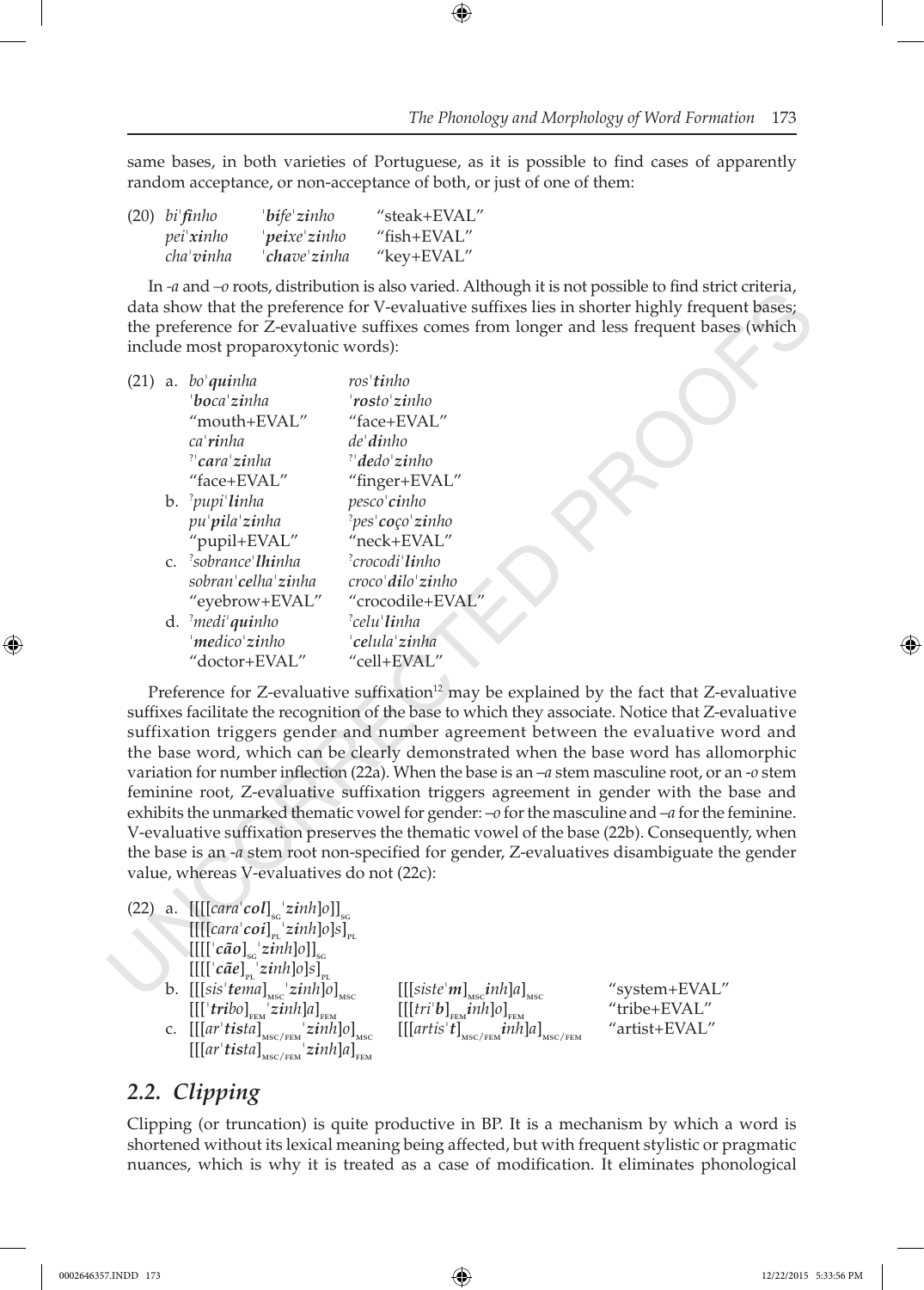material at the right periphery of the base. Clippings may (23a) or may not (23b, 23c) affect morphological constituents:

⊕

|  | (23) a. <i>prole tário</i><br>>> | pro'leta                    | "proletarian" |
|--|----------------------------------|-----------------------------|---------------|
|  | comu'nista                       | co <sup>1</sup> <i>muna</i> | "communist"   |
|  | b. vaga'bunda                    | va'gaba                     | "slut"        |
|  | $cer$ $veja$                     | cerva                       | "beer"        |
|  | c. bijute'ria                    | $bi$ ju                     | "jewelry"     |
|  | refrige'rante                    | re fri                      | "soft drink"  |

The patterns exemplified above require access to morphological and prosodic information. In (23a), we find words formed by a root base and the thematic index *–a*, a constituent unrelated to the gender of the base. In (23b), the base root is not fully present in the truncated form, but, as in (23a), the clippings are stressed on the penultimate syllable, always forming a trochee at the right edge of the shortened form. In these two groups, the affixation of the thematic index (*–a*) always takes place, but not in (23c). Here, the two first syllables of the base are kept, which form an iambic foot. *Co* to equid the read to their with the space of the constrained and production in the particular information.<br>
The particular information of the base in (23a), we find worsts formed by a root base and the thematic index

Bauer (1988: 33) questions the morphological status of such clippings because the excluded parts are not clearly morphological. According to Fandrych (2008: 116), clipping is unquestionably a process of word formation: the shortening "changes records or styles compared to their complete counterparts." This is indeed what is observed in the examples (23a–b), the most common cases. This pattern of clipping can also affect compounds:13

| $(24)$ 'São Gon' $\mathfrak{c}(alo)a$ | "a district of Rio de Janeiro" |
|---------------------------------------|--------------------------------|
| 'grã-'f( <b>i</b> no)a                | "snobbish"                     |
| ' <i>free-'l</i> ( <i>ancer</i> )a    | "freelancer"                   |

#### *2.3. Prefixation*

⊕

Like evaluative suffixes, modifiers that are left‐adjoined to a head do not interfere with the grammatical properties of the words in which they occur:

| (26) | apto    | $[i]$ <i>n</i> ]apto      | "fit $\rightarrow$ unfit"          |
|------|---------|---------------------------|------------------------------------|
|      | fa'zer  | $\int$ des $\int$ fa' zer | "do $\rightarrow$ undo"            |
|      | ma rido | $[ex]$ ma'rido            | "husband $\rightarrow$ ex-husband" |

The range of semantic values expressed by prefixes is wider than for evaluative suffixes. Prefixation can also be evaluative ([ˈ*super*]*interes*ˈ*sante* "super‐interesting," [ˈ*micro*]*computa*ˈ*dor* "microcomputer"), but there are prefixes of negation ([*in*]*e*ˈ*quívoco* "unequivocal"), opposition ([*des*]*mon*ˈ*tar* "dismount"), repetition ([*re*]*encon*ˈ*trar* "meet again") and spatial ([ˈ*sub*] ˈ*solo* "subsoil") or temporal location ([ˈ*pós*]*opera*ˈ*tório* "post‐surgery").

Regardless of the semantic diversity found amongst prefixes, it is important to remark that the set of units usually called prefixes may have very different properties. The heterogeneity of these units can be analyzed according to a number of criteria showing that some behave like typical affixes, while others look like independent roots.<sup>14</sup>

The first criterion is related to the category of the base to which they may attach: some prefixes attach exclusively to roots or stems (27a), while others, especially those that can be coordinated with other prefixes, attach to words or even to phrases (27b).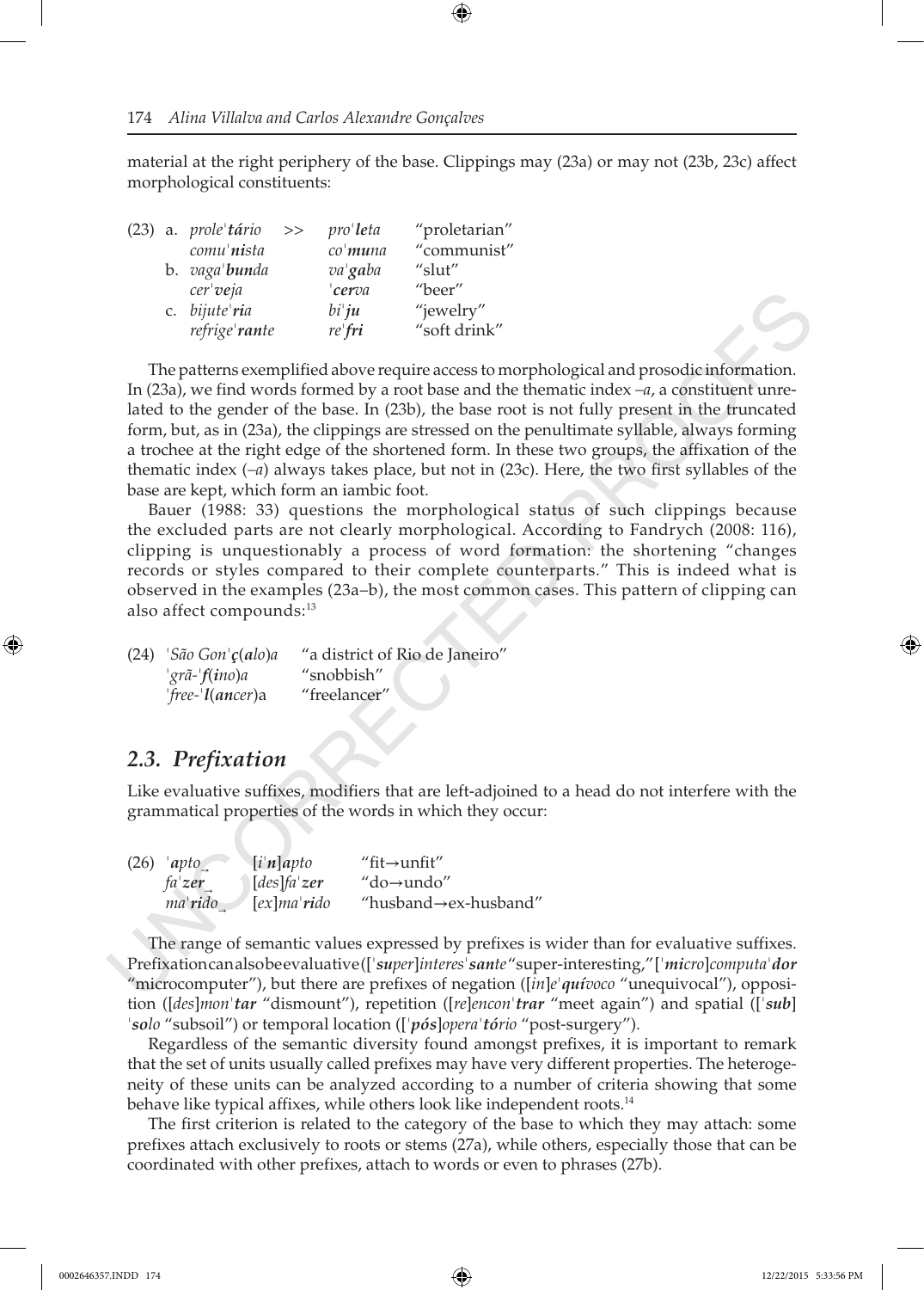|  | (27) a. $[[[in][apt]]i'd\tilde{a}o]$                                                    | "inaptitude"                         |
|--|-----------------------------------------------------------------------------------------|--------------------------------------|
|  | $[[[des][arm]a]]'$ mento]                                                               | "disarmament"                        |
|  | $[[[re][aprecia]]'$ ção]                                                                | "re-appreciation"                    |
|  | b. $[[pr\acute{e}][cam'panha]]$                                                         | "pre-campaign"                       |
|  | $[[\n  pré][cam' panha eleito'ral]]$                                                    | "pre-electoral campaign"             |
|  | $[[\mathit{pre}'\ e\ \mathit{p}\acute{o}s][cam'\mathit{panha}\ (eleito'\mathit{ral})]]$ | "pre- and post-(electoral) campaign" |

€

Prefixes that attach to roots or stems (typically *in–, des*– and *re*–) are unstressed units; those that adjoin to words or syntactic expressions (such as *pós–*, *pré–*, *ex–* and *sub–*) are independent prosodic words (cf. Schwindt 2000). The latter type is formed by paroxytones with two syllables (ˈ*contra–*, *an*ˈ*ti–*, ˈ*mega–*, and ˈ*super–*) or stressed monosyllables (ˈ*pró*–, ˈ*ex*–, and ˈ*pré*–).

One issue that must be raised in relation to this distinction concerns prefixes that have stressed and unstressed variants, like ˈ*pré–/pre*– or ˈ*pós–/pos*–. For instance, in (28a) the prefix is unstressed ([prɨ] in EP, [pre] in BP); in (28b) the prefix is stressed ([ˈ**prɛ**] in both varieties):

| (28) a. | [[pre]['text0]]                                     | "excuse"      |
|---------|-----------------------------------------------------|---------------|
|         | [[pre][s'sentity]]                                  | "to sense"    |
|         | b. $[[\textit{pr\'e}][\textit{pro'}\textit{jeto}]]$ | "pre-project" |
|         | $[[pr\acute{e}][da'tar]]$                           | "to predate"  |

There is an obvious difference of formal and semantic transparency between words in (28a) and those in (28b): the former are opaque and can be seen as genuine cases of lexicalization—*pre*ˈ*texto*, for example, means "excuse," which is not related to *texto* ("text") nor to a temporal location value of the prefix. Thus, stressed prefixes become unstressed when the words get lexicalized: either for semantic reasons (*pres*ˈ*sentir* "to sense") or for structural reasons, when the prefix is adjoined to a neoclassical bound root (*prema*ˈ*turo* "premature"). Profess that attach to roots or sterms (typically *ir*-, dec<sub>arnal</sub> *n*-,  $\log$ -, and  $\pi$ -) are unstressed units;<br>those that adjoin to words or syntactic expressions (such as phis-, pmi-, are unstressed units<br>independent

A second criterion that is relevant to isolate prefixes concerns their (in)existence as autonomous words. Many of these forms are derived from Greek or Latin prepositions and adverbs, which have undergone a process of grammaticalization already in the old languages. In some cases, these prefixes only occur in lexicalized words ([*a*]*ssu*ˈ*mir* "to assume," [*con*]*su*ˈ*mir* "to consume," [*pre*]*su*ˈ*mir* "to presume," [*re*]*su*ˈ*mir*, "to summarize") and therefore their historical origin is irrelevant for their synchronic classification.

However, Portuguese follows the model of the classical languages by using prepositions and adverbs to build modified words:

| $(29)$ [['ante]['câmara]]            | "antechamber"    |
|--------------------------------------|------------------|
| [[sem][a'brig0]]/[sem]['teto]]       | "homeless"       |
| $[[n\tilde{a}o][agres's\tilde{a}o]]$ | "non-aggression" |

Also available for this type of modification are neoclassical forms, which may have served as prefixes in old languages, and which are again available in contemporary Portuguese (as in many other modern languages):

|  | $(30)$ a. $[['hiper][a'tivo]]$    | "hyperactive"   |
|--|-----------------------------------|-----------------|
|  | $[[\text{'}sobre][\text{'}tado]]$ | "overly gifted" |
|  | b. $[['hemi][atro'fia]]$          | "semi-atrophy"  |
|  | [["meio][ir"mão]]                 | "half-brother"  |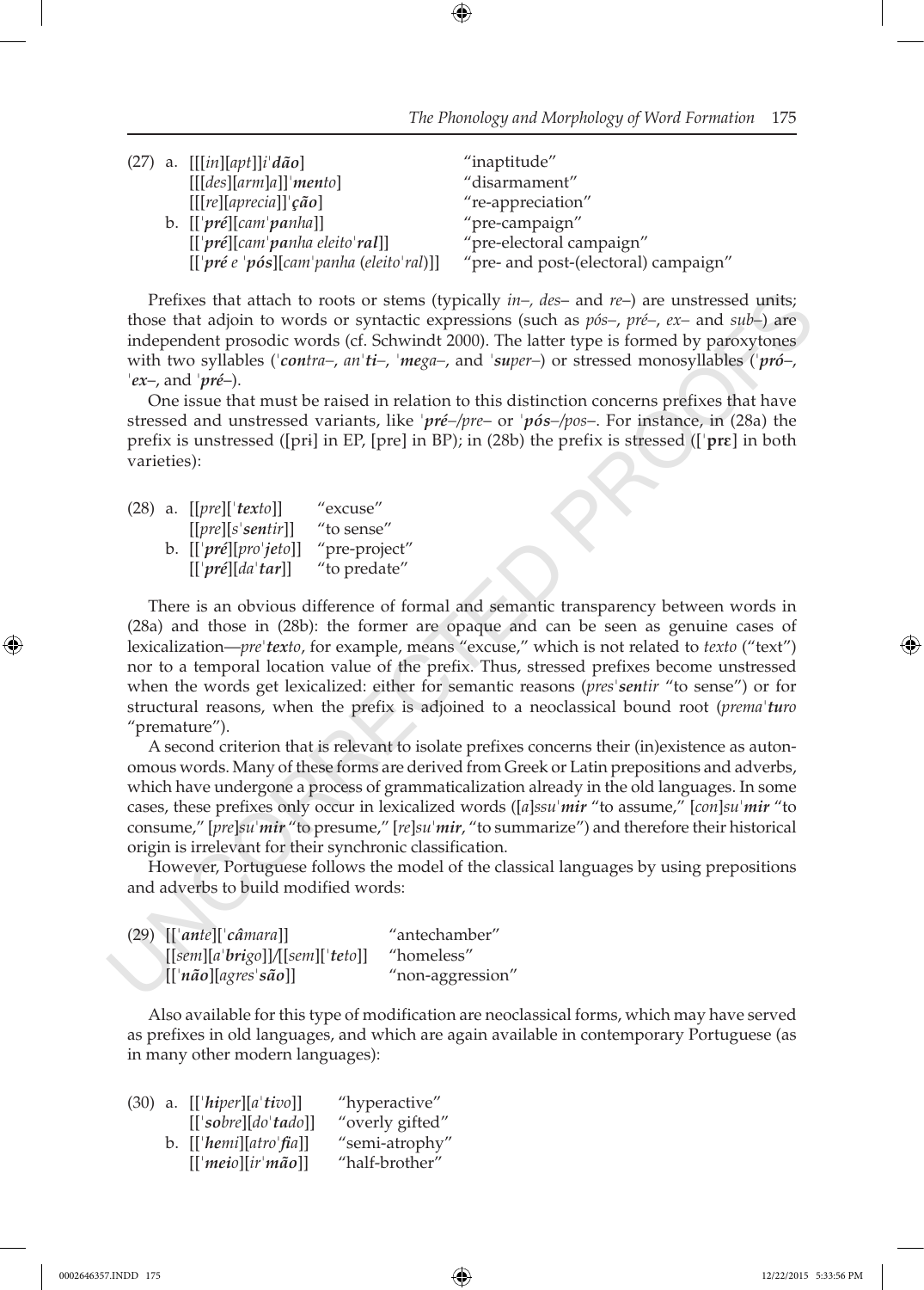The third criterion distinguishes forms that can only occur as left adjuncts from those that can themselves be the head of a complex word. The first class are prefixes (31a), the second one are roots (31b):

€

|  | (31) a. $[[mega][manifesta'\tilde{\mathfrak{g}}\tilde{\mathfrak{g}}\tilde{\mathfrak{o}}]]$ | "huge demonstration" |
|--|--------------------------------------------------------------------------------------------|----------------------|
|  | b. $[[pat][[o][lo'g]]]ia]$                                                                 | "pathology"          |
|  | [[[cardi] [[o] [pa't]]]ia]                                                                 | "heart disease"      |

Thus, both unstressed forms adjoined to roots or stems and stressed forms adjoined to words or phrases have a similar behavior, which raises the question of whether it is possible to find independent grammatical evidence for their different categorization.

## *2.4. Productive phonology in affixation*

Root- and stem-based derived and modified words behave like simple words with respect to stress assignment: they always form a single stress domain. Consequently, in these cases, there is an isomorphism between morphological and prosodic words. Looking at the effects of unstressed vowel reduction processes in EP and BP helps to sustain this claim: Thus, both unstreased forms adjoined to roots or stems and stressed forms adjoined to words<br>or phrasss have a similar behavior, which raises the question of whether it is possible to find<br>independent grammatical evidence

In EP, all low and mid vowels, before and after stressed syllables, undergo reduction and centralization:

| (32) $\mathcal{V}[\varepsilon]$ la | $v[i]'$ <i>leiro</i>     | "sail/sailboat"  |  |
|------------------------------------|--------------------------|------------------|--|
| $b[e]$ rço                         | $b[i]r'$ cário           | "cradle/nursery" |  |
| blarco                             | $b[\mathbf{r}]$ r'queiro | "boat/boatman"   |  |
| $\sqrt{s}$ [5]                     | $s[u]'$ <i>lar</i>       | " $sun/solar"$   |  |

In BP, only mid vowels are concerned: lower mid vowels of the base alternate with their corresponding upper mid vowels when they occur in a pre‐stress position:

| $(33)$ 'p[ <b>p</b> ] <i>r</i> ta | $p[\mathbf{o}]r$ 'teiro/p $[\mathbf{o}]r$ ta'ria | "door/doorman/hallway"  |
|-----------------------------------|--------------------------------------------------|-------------------------|
| $\mathcal{V}[\varepsilon][a]$     | $v[e]$ 'leiro/ $v[e]$ le'jar                     | "sail/sailboat/to sail" |

Root based evaluative words behave differently. In EP, mid vowels and low central vowels are always reduced (34a); palatal and velar low vowels are preferably not reduced, although reduction may occur (34b):

| (34) a. | $d$ [e] $do$                | $*d[e]'$ dinho/                                     | $d[i]'$ dinho        | "finger $(+$ EVAL $)$ " |
|---------|-----------------------------|-----------------------------------------------------|----------------------|-------------------------|
|         | <b>b</b> ollo               | $*b[\circ]'$ <i>linho</i> /                         | $b[u]'$ <i>linho</i> | "cake $(+$ EVAL $)$ "   |
|         | $c[a]$ sa                   | $^*c$ [a] sinha                                     | $c[v]$ 'sinha        | "house $(+EVAL)$ "      |
|         | b. $\int$ [ $\epsilon$ ]sta | $\int \mathcal{E}[s' \text{t} \text{in} \text{ha}]$ | $f[i]s'$ tinha       | " $party(+EVAL)$ "      |
|         | $bl$ b $ bla $              | b[5] linha                                          | $b[u]$ 'linha        | "ball $(+EVAL)$ "       |

In evaluative words all vowels keep their underlying quality in BP. Compare the mid vowel quality of the examples below with their correspondents in derived words:

| $(35)$ 'p[ <b>p</b> ] <i>r</i> ta | $p[\circ]r'$ tinha                           | " $door(+EVAL)$ "  |
|-----------------------------------|----------------------------------------------|--------------------|
|                                   | $p[\text{o}]r$ 'teiro/p $[\text{o}]rta$ 'ria | "doorman/hallway"  |
| $\mathcal{V}[\varepsilon]$ la     | $v[\varepsilon]'$ <i>linha</i>               | "sail $(+EVAL)$ "  |
|                                   | $v[e]'$ leiro/ $v[e]$ le'jar                 | "sailboat/to sail" |

Word-based suffixed words form two stress domains, which means that the isomorphism between morphological and prosodic words is broken: one morphological word projects into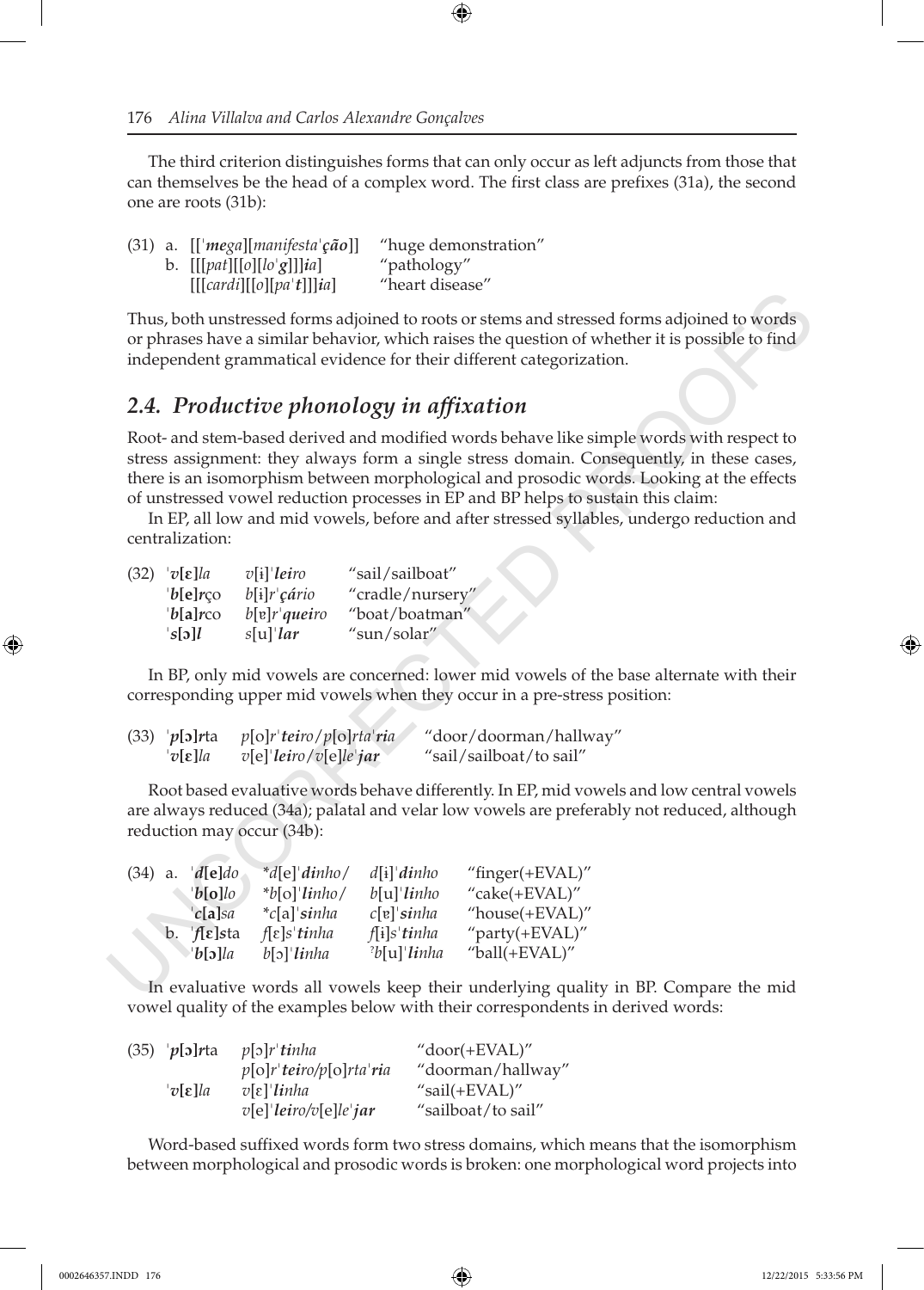two prosodic words. In derivation, only the adverb‐forming suffix –*mente* has this capacity: it is added to an adjective (in the singular form, and it must be feminine if variable for gender). In EP, two vowels keep their underlying quality: the stressed vowel of the base and the stressed vowel of the suffix:

⊕

| (36) $c[\epsilon]r$ ta | $c[\epsilon]$ rta <i>mente</i> | $c[i]r$ teza           |
|------------------------|--------------------------------|------------------------|
| "certain"              | "certainly"                    | "certainty"            |
| a'm[a]vel              | a'm[a]vel'mente                | am[e]bili'dade         |
| " $kind"$              | "kindly"                       | "kindness"             |
| $ve'$ l $ $ $ z $      | $ve'$ l $[s]z'$ mente          | vel[ <b>u</b> ]ci'dade |
| "speedy"               | "speedily"                     | "speed"                |

| channo<br>containing<br>$a'm[a]vel'$ mente $am[e]bili' dade$<br>a' <b>m[a]</b> vel<br>"kindness"<br>"kind" "kindly"<br>vel[u]ci'dade<br>"speedy" "speedily"<br>"speed"                                                                                                                                        |  |
|---------------------------------------------------------------------------------------------------------------------------------------------------------------------------------------------------------------------------------------------------------------------------------------------------------------|--|
| In BP, mid vowels in the first prosodic word keep their underlying lower mid quality<br>(37a, b) and phonetic nasal vowels, which typically only emerge under primary stress in the<br>southern Brazilian dialects, maintain their nasality (37c):                                                            |  |
| (37) a. $a'I[\varepsilon]$ gre $a'I[\varepsilon]$ gre'mente al[e]'gria<br>"happy" "happily" "happiness"<br>b. flairte flairte mente flojrtale cer<br>"strong" "strongly" "strengthen"<br>c. $u1n[\tilde{v}]$ nime $u1n[\tilde{v}]$ nime $v1$ mente $un[a]nimi1 dade$<br>"unanimous" "unanimously" "unanimity" |  |
| Word-based evaluatives behave like derived-word-based words. These suffixes also<br>project an independent prosodic word. In EP, the base stressed vowel keeps its underlying<br>quality:                                                                                                                     |  |
| pro' <b>bl[e]</b> ma'z <b>i</b> nho<br>"problem(+EVAL)"<br>$(38)$ pro'bl[e]ma<br>"problematic"<br>$probl[i]$ <i>mático</i><br>$co\dagger$ <i>lh</i> [ $\varepsilon$ ] <i>r</i><br>$"spon(+EVAL)''$<br>$co$ $lh[\varepsilon]r$ zinha<br>"spoonful"<br>$\text{coll}[i]'$ rada                                   |  |
| In BP, phonetic nasal vowels, which typically only emerge under primary stress in the<br>southern Brazilian dialects, also maintain their nasality:                                                                                                                                                           |  |
| $(39)$ 'ch[ $\tilde{e}$ ]ma 'ch[ $\tilde{e}$ ]ma'zinha<br>"flame $(+$ EVAL)"<br>"to scorch"<br>ch[a]mus' car                                                                                                                                                                                                  |  |
| Prefixation does not interfere with stress assignment, but the quality of prefix vowels<br>presents some specificities. In EP, unstressed vowels in some prefixes are reduced, like all<br>other unstressed vowels:                                                                                           |  |

| $(38)$ pro'bl[e]ma             | pro'bl[e]ma'zinho             | "problem(+EVAL)" |
|--------------------------------|-------------------------------|------------------|
|                                | $probl[i]$ <i>mático</i>      | "problematic"    |
| $co^{\dagger}lh[\varepsilon]r$ | $co$ $lh[\varepsilon]r$ zinha | "spoon(+EVAL)"   |
|                                | $\text{coll}[i]$ rada         | "spoonful"       |

(40) a. *d*[ɨ]*sfa*ˈ*zer* "to undo" *d*[ɨ]*s*ˈ*crer* "to disbelieve" b. *r*[ɨ]*li*ˈ*gar* "to reconnect" *r*[ɨ]ˈ*ver* "to see again"

Reduction fails to apply with prefixes such as *n*[ɛ]*o‐*(ˈ*neo‐na*ˈ*zista* "neo‐Nazi"), *pr*[ɛ]‐ (ˈ*pré‐ condi*ˈ*ção* "pre‐condition")or *p*[ɔ]*s‐* (ˈ*pós‐opera*ˈ*tório* "post‐surgery").15 This contrast can be related to different properties of the prefix: prefixes such as *d*[ɨ]*s*– or *r*[ɨ]– do not project an independent prosodic word, whereas prefixes such asn[ $\epsilon$ ] $o-$ , pr[ $\epsilon$ ] $-$  or p[ $\delta$ ]s– do. Alternatively,

⊕

◈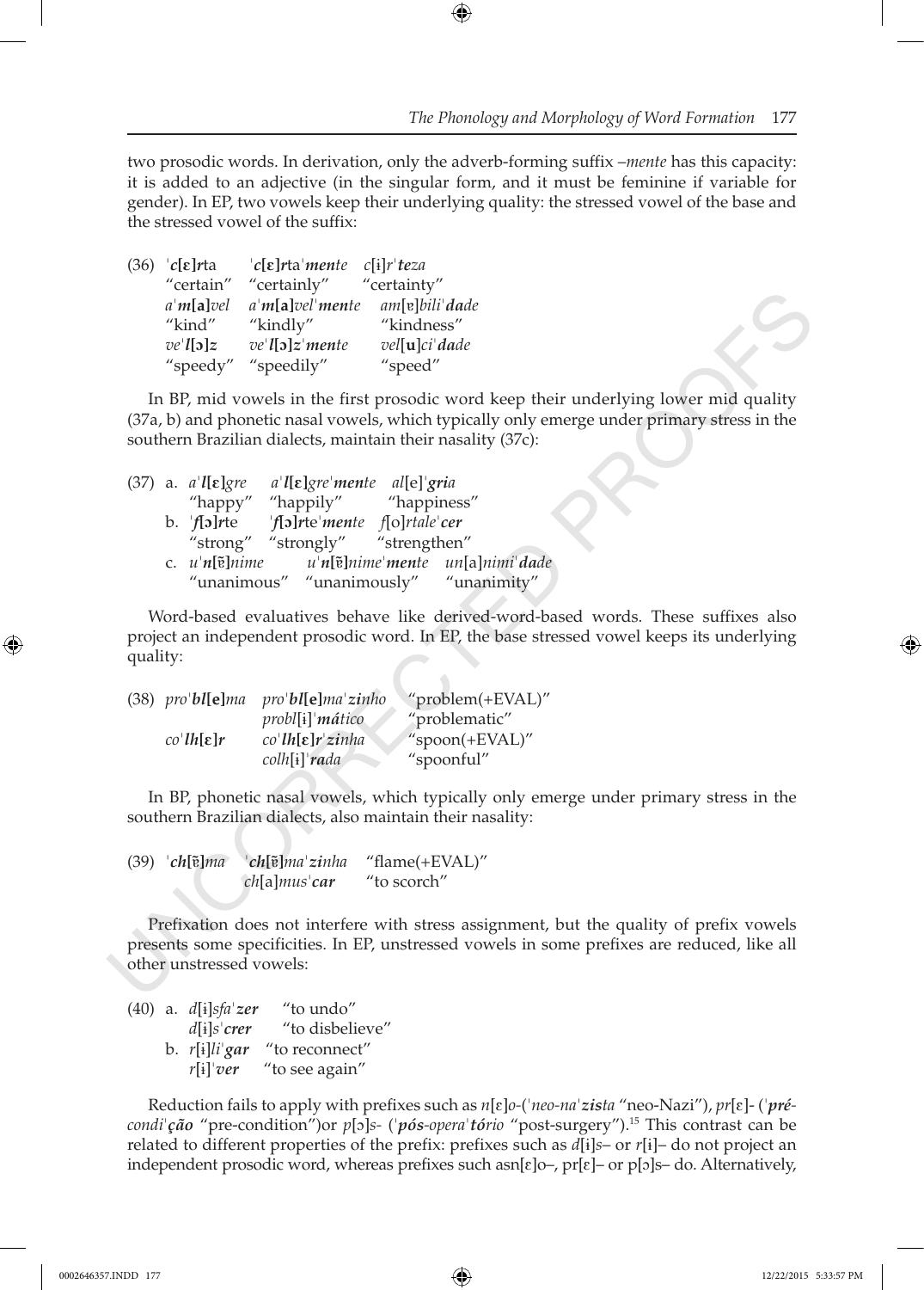we claim that this behavior follows from a selectional property of the prefixes, which may also attach to roots or to words: when they attach to roots they expand the prosodic word of the base (*d*[ɨ]*s*–, *r*[ɨ]); when they attach to words they project a new prosodic word (n[ɛ]o–, pr[ɛ]–, p[ɔ]s–).

⊕

Notice that, in BP, *re*– and *pre*–, unlike *des*–, do not undergo vowel harmony. It leads to the raising of unstressed mid vowels, under the influence of a following stressed high vowel, similar to what happens with unprefixed forms such as *pe*ˈ*pino* ("cucumber"), *pre*ˈ*guiça* ("laziness") or *sen*ˈ*tir* ("to feel")—they may be pronounced with [i] in the initial syllable (see Bisol and Veloso, Chapter 5 in this volume, for details). For instance, in BP, phonetic forms such as \**r*[i]*vi*ˈ*sita* ("revisit"), *\*r*[i]ˈ*tinto* ("re‐dye") and *\*r*[i]ˈ*visto* ("revised") do not occur, nor do \**pr*[i]ˈ*ver* ("to preview") e \**pr*[i]*s*ˈ*sinto* ("I sense"), which suggests the existence of some morphological conditioning for the application of this phonological rule. Moreover, the raising of the stressed vowel does not occur in hiatus (\**r*[i]*abaste*ˈ*cer* "to refill";\**r*[i]*u*ˈ*sar* "to reuse"), and the vowels in these prefixes are less likely to deletion when the following vowel is identical (r[e]‐[e]*xpli*ˈ*car* "re‐explain," r[e]‐[e]*labo*ˈ*rar* "re‐elaborate").16 Despite being unstressed, this prefix has a high degree of morphological integrity, since it resists several processes that affect the unstressed vocalism. Bisol and Veloro, Chapter 5 in this volume, for details). For instance, in BP, phonetic forms such as "right" state ("revisit"), "right"<br>and "prigristic ("revisite"), "right" in the optical conditioning for the applicatio

Finally, we mention the neutralization of mid vowels in stressed syllables. Suffixes like *– ico* and *–il* form dactylic (41a) and spondaic feet (41b), respectively. Stressed mid vowels in these derivatives always display lower mid qualities ([ $\epsilon$ ,  $\sigma$ ]), which is also the pattern for non‐derived words with the same prosodic structure (41c). The productivity of the process is shown by the fact that loans adapt to these models (ˈ*W*[ɔ]*shington;* ˈ*sh*[ɔ]*pping*). These facts prove that lowering is a phonological rule in Portuguese (cf.Wetzels (1992).

| (41) | a. $esque'l[e]to$ | $esque'$ l[ɛ]tico                            | ca <sup>T</sup> [o]r                                      | ca'l[o]rico    |
|------|-------------------|----------------------------------------------|-----------------------------------------------------------|----------------|
|      |                   |                                              |                                                           |                |
|      |                   | "skeleton" "skeletal"                        | "heat"                                                    | "caloric"      |
|      | núm[e]ro          | $nu'm[\varepsilon]$ rico                     | BP:me'táf[o]ra                                            | meta f[o]rico  |
|      |                   | $^{\prime}$ núm[i]ro nu $^{\prime}$ m[ɛ]rico | EP: me'táf[u]ra meta'f[o]rico                             |                |
|      |                   | "number" "numerical"                         | "metaphor"                                                | "metaphorical" |
|      |                   | b. BP: $proj[e]' \text{tar}$ $proj[e]$ til   | $d[\circ]$ ce<br>$d[\circ]$ cil                           |                |
|      |                   |                                              | EP: proj[ε]'tar pro'j[ε]til "sweet" "docile"              |                |
|      |                   | "to project" "projectile"                    |                                                           |                |
|      |                   |                                              | c. $p[\varepsilon]$ tala 'f[ə]sforo 'r[ɛ]plica 'c[ə]cegas |                |
|      |                   |                                              | "petal" "match" "replica" "tickles"                       |                |

## *2.5. Affixal allomorphy*

Some derivational suffixes have one or more allomorphs. In some cases, like  $-al \sim -ar$ , for instance, this allomorphy was inherited from Latin: *–ar* occurs due to a dissimilation when the nominal base contains  $/1$ :<sup>17</sup>

|  | $(42)$ a. [[aciden t]al]                               | "accidental" |
|--|--------------------------------------------------------|--------------|
|  | [[horizon't]al]                                        | "horizontal" |
|  | b. $\left[ [cell1]ar \right]$                          | "cellular"   |
|  |                                                        | "molecular"  |
|  | c. $\left[ \left[ element^{\dagger} \right]$ $\right]$ | "basic"      |
|  | $[[nucle]$ <sup><math>ar]</math></sup>                 | "core"       |

Another case of allomorphy (which does not have a Latin origin) concerns the suffix *–ez ~ –eza*, 18 that forms deadjectival quality nouns:

(43)  $\text{v}$ *velh*(*o*) *ve*<sup>*lhice* ~ *ve*<sup>*lhez*</sup> "old/old age"</sup>

⊕

 $\langle \spadesuit \rangle$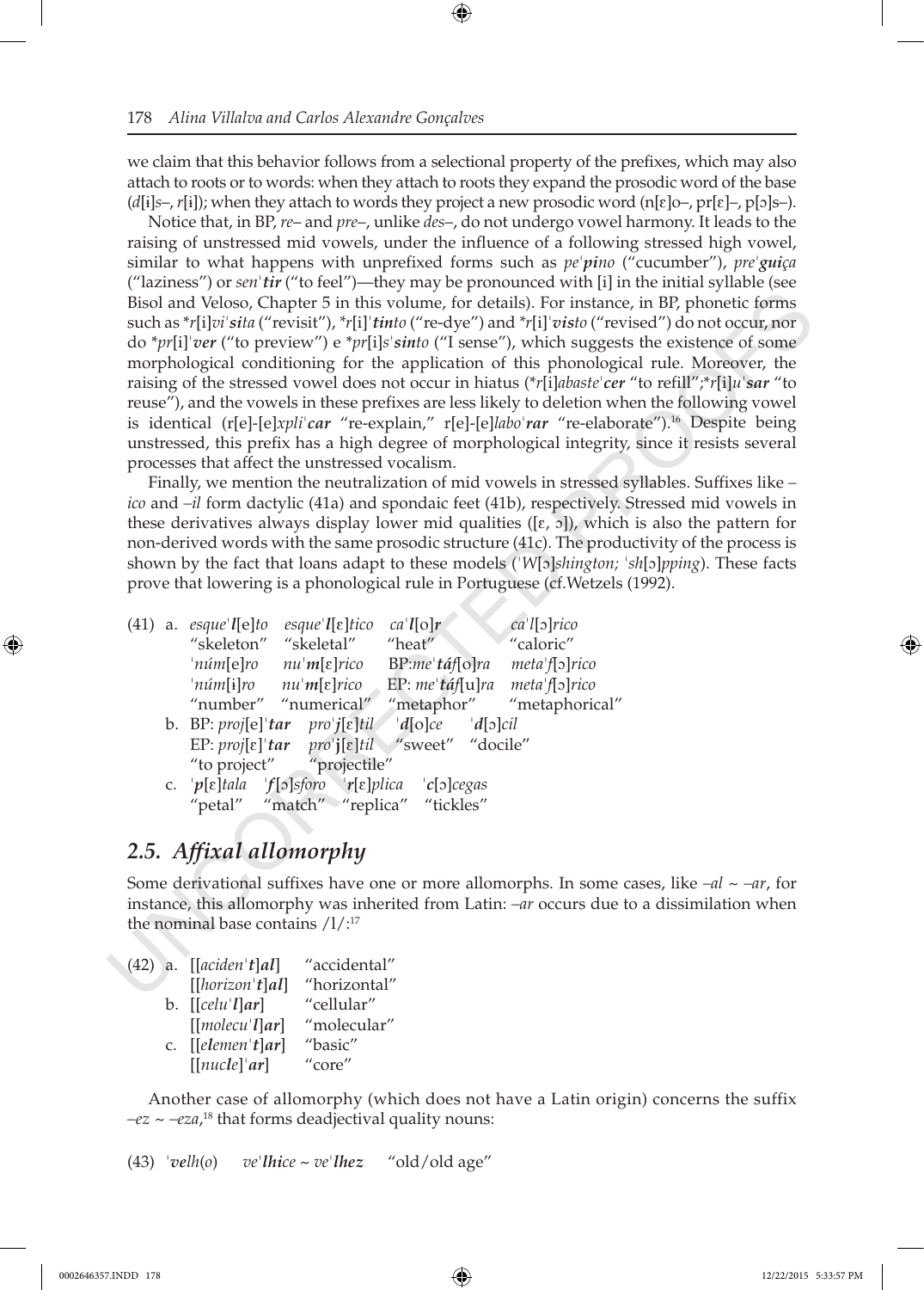Contemporary formation of quality nouns prefers another suffix (i.e. –*idade*), which means that –*ez* ~ *–eza* is not used to form new words. Nevertheless, available data indicate that their distribution has a prosodic basis, which is related to their thematic status: *–ez* forms –Ø stem nouns, such as *timi*ˈ*dez* "shyness," –*eza* forms *‐a* stem nouns, like *ma*ˈ*greza* "slimness." The allomorph distribution is sensitive to the number of syllables in the base:19 –*eza* selects shorter bases (typically monosyllable roots) such as *fri*ˈ*eza*("coldness"), and *‐ez* selects longer bases (roots with two or more syllables), like *aci*ˈ*dez*("acidity").

⊕

Prefixes can also have allomorphic variation. The prefix *in–*, for instance, has three allomorphs: [i.n], [i] e [ĩ]:

| $(44)$ [i] $le' gal$ "illegal" | $\lbrack \tilde{1} \rbrack pos's$ <i>ivel</i> "impossible" | $[i.$ 'n <i>apto</i> "unfit"      |
|--------------------------------|------------------------------------------------------------|-----------------------------------|
| [i] <i>mo'ral</i> "immoral"    | [i] <i>certo "</i> uncertain"                              | [i.n]experi'ente "inexperienced"  |
| [i] <i>rre'al</i> "unreal"     | $\lceil \tilde{\mathbf{i}} \rceil$ ' <i>justo</i> "unfair" | $[i.$ 'n   <i>útil</i> " useless" |

These alternations are the same in EP and BP: [i] occurs before sonorant consonants, [ĩ] is chosen before a base-initial non-sonorant, whereas the sequence [in] is found before a vowelinitial base.

Some derivational suffixes trigger the application of morphophonological rules that affect the phonetic shape of the output, such as the lenition of velars (45a) or haplology<sup>20</sup> (45b):

|  | $(45)$ a. $\hat{\pi}$ ' $l$ ólo[g]o | filolo <sup>†</sup> [z]ia | "philologist/philology"  |
|--|-------------------------------------|---------------------------|--------------------------|
|  | his tóri[k]o                        | histori'[ <b>s</b> ]ismo  | "historic/historicism"   |
|  | b. cari dade                        | $\alpha$ ri(da) $d$ oso   | "charity/charitable"     |
|  | ' <b>mí</b> nima                    | $se(mi)$ ' $(mi)$ nima    | "half note/quarter note" |

In the first case (cf. Lee 1995), velar plosives become fricatives before suffixes initiated by the vowel /i/, like –*ia*, –*ista* and –*ismo*. In morphological haplology, two identical or phonetically similar syllables are reduced to one, usually the right one (cf. Gonçalves 2011).

## **3. Compounding**

Affixation requires the presence of an affix, compounding combines roots or words: the combination of roots yields a morphological structure (a morphological compound); the combination of words yields lexical units that have a hybrid morphosyntactic structure (morphosyntactic compounds) or they are lexicalized phrases (syntactic compounds).

We have just seen that the difference between compounding and affixation suggests that there is a clear-cut distinction between affixes and roots (or even words), which, in fact, does not exist. We will nevertheless present a characterization of roots that helps to set them apart from affixes. Prefixes can also have allomorphic variation. The prefix  $in$ -, for instance, has three<br>
allomorphis: [i.n], [i] (e [i]:<br>
(44) [i]]/ $\mu$ g/gt "illgos" sford "impossible" [i.n],<br>  $\mu$ gl/gos" illgos" (i]) into the "impossible

#### *3.1. Roots*

In Portuguese, some roots occur in simple and in complex words, as[*metr*] in [ˈ*metr*]*o* "meter," [[[ˈ*métr*]*ic*]*o*] "metric" and [[[*me*ˈ*tr*][*ónom*]]*o*] "metronome"; other only occur in complex words, as ([*fratr*] in [[[*fratr*][*i*][ʹ*cid*]]*a*] "fratricide"). Derivational suffixes (like ‐*ção*) and modifier affixes (like *des*‐) can only occur in complex words (*liga*ˈ*ção* "connection"; *desli*ˈ*gar* "to disconnect"). Thus, it is easy to distinguish roots (that may occur in both simple and complex words) from affixes (that cannot occur as simple words); it is harder to set apart roots that occur only in complex words, like affixes.

⊕

◈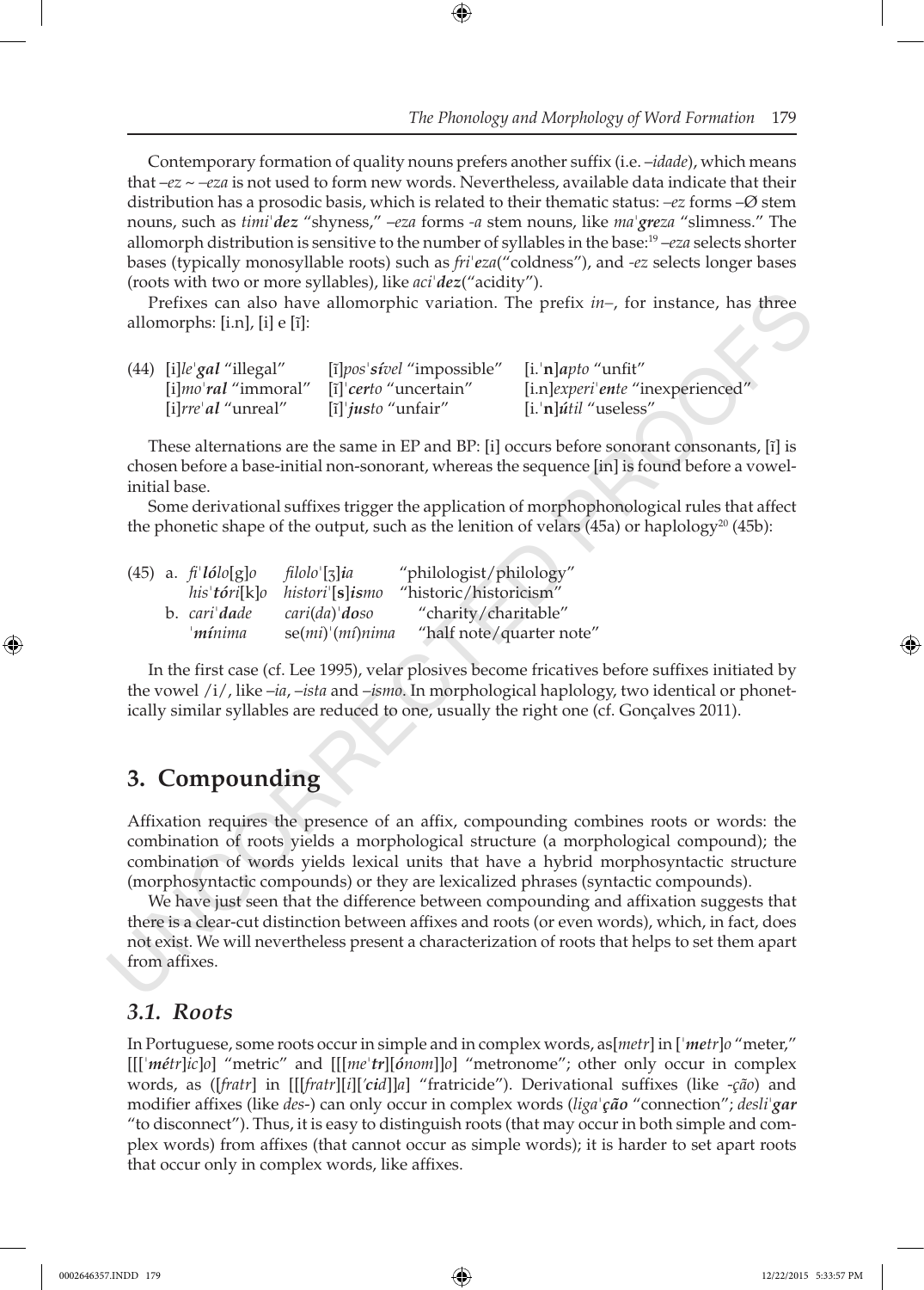Roots that are present in simple word are roots by definition. Simple words make their inherent properties (such as word‐class and subcategories (45a)) visible. These roots can also occur in words formed by derivation or modification (45b):

 $\textcolor{black}{\textcircled{\tiny \dag}}$ 

 $(45)$  a.  $[[["bol]_{\text{NR-A, FEM}}a]_{\text{NS}}]$ "ball"  $[[[[`bol]_{_{\rm NR-O,\,MSC}O}]_{_{\rm NS}}]$ "cake"  $[[[ge^{\iota}r]_{c1 \text{ vR}}a]_{vs}r]$ "to generate"  $[[[ge' r]_{c3 \text{ yr}} i]_{\text{vs}} r]$ " to manage" b.  $[[[[bo'l]_{NR} ad]_{NR} a]_{NS}]$ "hit with a ball"  $\left[\left[\left[\left[[bo^{\dagger}l]\right]_{\text{NR}}inh\right]_{\text{NR}}o\right]\right]$ "small cake"  ${\rm [[[[\textit{ger}]_{\tiny{vR}}\textit{a}^{\dagger}\textit{dor}]}_{\tiny{\mbox{NR}}}]_{\tiny{\mbox{NS}}}]$ "manager"  $\left[\left[\left[\left[\left(ge^{\circ}r\right]_{\text{vR}}ent\right]_{\text{NR}}e\right]\right]$ "manager"

Roots that cannot occur in simple words are generally loans from classical languages that are particularly productive to form technical terms. These roots occur mainly in morphological compounds (46a), but they can also be selected by neoclassical suffixes (46b). Usually, they have an imprecise meaning, and they are underspecified for word‐ class and thematic membership. They depend on other constituents to become a member of a word‐class (46c):

|    | (46) a. $[[[top][o][lo'g]]ia]$      | "topology" |
|----|-------------------------------------|------------|
|    | b. $[[ [top] [ic]]$ <i>o</i> ]      | "topic"    |
| C. | [[[bi][o][lo'g]]ia]                 | "biology"  |
|    | $[[[bi][o]['lóg]]ico]_{_{\rm ADI}}$ | "biologic" |

Many of these roots can take any of the available positions (47a), but there are roots that can only be in the initial position (47b) and others that can only occur in final position (47c):

|  | $(47)$ a. $[antro'p]$ ólogo  | "anthropologist" |
|--|------------------------------|------------------|
|  | fil[anˈ <b>tro</b> p]o       | "philanthropist" |
|  | b. [hom]o'nímia              | "homonymy"       |
|  | c. herbi <sup>['</sup> cid]a | "herbicide"      |

In the previous section, we established that roots that occur only as initial constituents, like *hom*– (a loan from Greek, meaning "equal") and prefixes are better described, indistinctly, as modifiers. The classification of units like *antrop* (a loan from Greek, meaning "man") as roots, rather than affixes, derives from their availability in both initial and final position. Finally, roots that can only occur in the final position of morphological compounds, such as -cid (a loan from Latin, meaning "kill") are different from derivational suffixes, because they do not define the word-class of their output, $21$  and they are different from evaluative suffixes because they are heads. UNCORRECTED PROOFS

#### *3.2. Morphological compounds*

Morphological compounds may have a modification or a coordination structure. Modification structures are the result of left adjunction of a root (the modifier) to another root (the head):

(48)  $[[pat]_{\text{monriter}} o[lo'g]_{\text{mean}}]ia$  "pathology" [[*en*ˈ*cefal*] modifier*o*[*pa*ˈ*t*] head]*ia* "encephalopathy"

⊕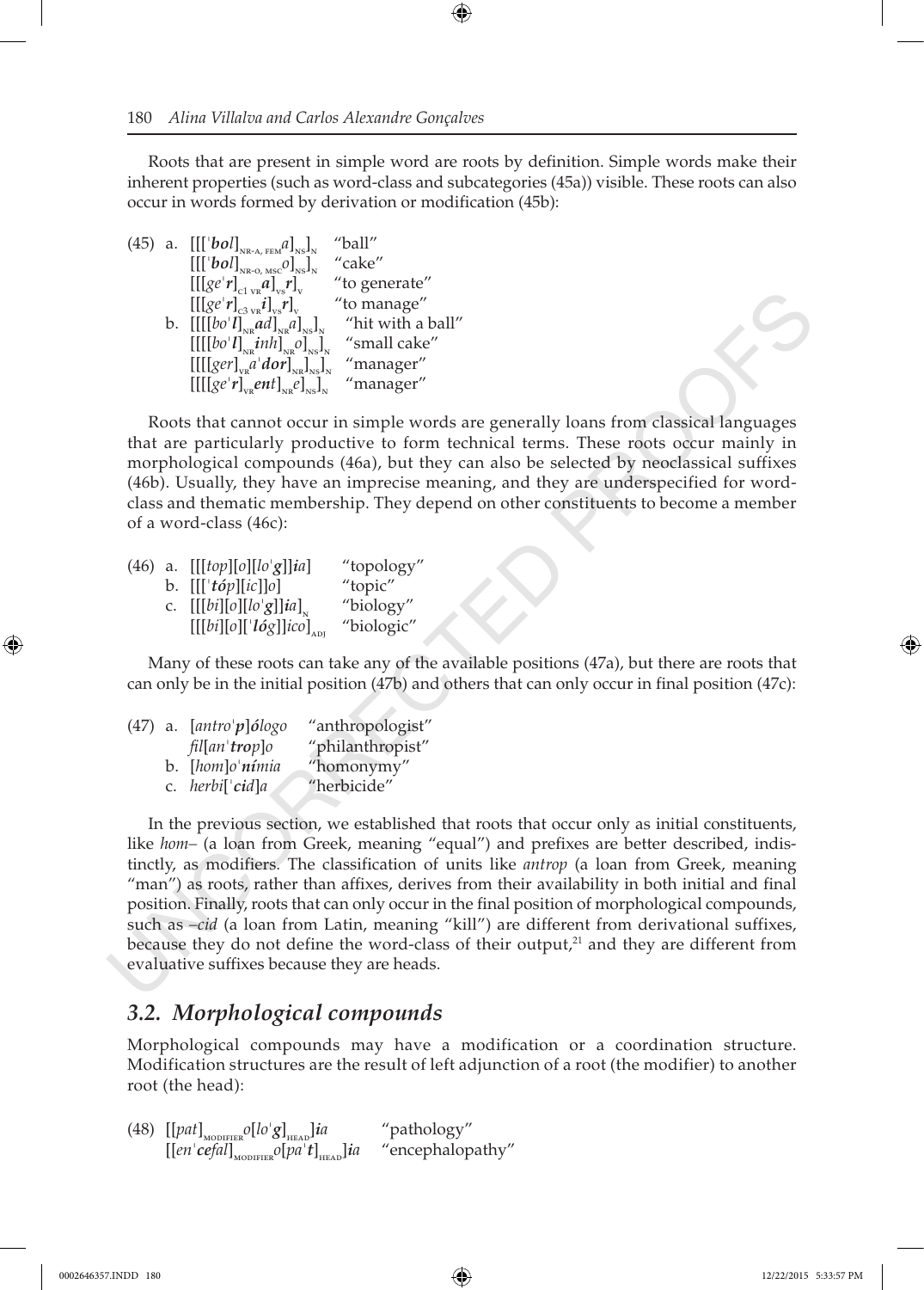In coordination structures, both roots are heads:

(49) [[ˈ*crani*]*o*[*ence*ˈ*fál*]]*ico* "cranioencephalic"

Usually, the boundary between roots is marked by the binding vowel  $-\sigma$ , unless it precedes a member of a (lexically determined) small set of Latinate roots, and only in modification structures. In this case, the binding vowel is *‐i–*:

⊕

(50) *hom*[i]ˈ*cida* "homicide" *frut*[i]*cul*ˈ*tura* "fruit production" *ver*ˈ*m*[**i**]*fugo* "vermifuge" *ampl*[i]ˈ*forme* "ampliform" *car*ˈ*n*[**i**]*voro* "carnivore"

The binding vowel may be absent in modification structures (not in coordination structures). This absence occurs when the right-hand root begins with a vowel:<sup>22</sup>

| (51) dem[]ago' <b>gi</b> a                               | "demagogy"       |  |
|----------------------------------------------------------|------------------|--|
| $\mathcal{L}$ sul $\mathcal{L}$ ameri $\mathcal{L}$ cano | "South American" |  |

From a morphological point of view, these compounds are tripartite structures (rootbinding vowel‐root). Since the choice of the binding vowel is sensitive to the kind of structure (modification vs. coordination) and to a lexical feature of the right-hand root, the binding vowel is a morphological specifier of the right-hand root. From a phonological/ prosodic point of view, morphological compounds project two prosodic words and the binding vowel is the final vowel of the first prosodic word.

The phonetic realization of the binding vowel is quite interesting in itself and it is also quite revealing. Binding vowels are usually in an unstressed position—that changes whenever the right-hand root's only vowel cannot be stressed and no derivational suffix is present: In BP the stressed mid vowel is lower mid in these words(dactylic lowering):

(52) *au*ˈ*t*[*ó*]*grafo* "autograph" *bibli*ˈ[*ó*]*filo* "bibliophile" *psi*ˈ*c*[*ó*]*logo* "psychologist" *ver*ˈ*m*[*í*]*fugo* "vermifuge"

These cases are irrelevant for the analysis of the quality of the binding vowel. On the contrary, the quality of the binding vowel *‐o‐* when it is in a non‐stressed position is worth a note. In EP, this vowel resists to unstressed vowel reduction, surfacing as [ɔ] (53a), unless the word is lexicalized, which means that it becomes a single prosodic word (53b). In BP, the binding vowel tends to be surfacing as [u] (57a). In lexicalized instances, the binding vowel also surfaces as a different vowel ([o]): (looks as if the underlying value is lower mid in EP and upper mid in BP). (50) hom[1]'eida <br>
"fruit]pcul fura "fruit production"<br>
or millipcy "vermiting<br>
or millipcom "canniver"<br>
ampli(i) forms "campitor"<br>
car in floridage with a constituent of the condination structures). This absence occurs w

| EP:                     | BP:                                                                                      |                     |
|-------------------------|------------------------------------------------------------------------------------------|---------------------|
|                         | $p$ 'sic[u]lin'guística                                                                  | "psycholinguistics" |
| aut[0]susten tável      | aut[u]susten'tável                                                                       | "self-sustained"    |
| ' <b>mi</b> cr[ɔ]'clima | 'micr[u]'clima                                                                           | "microclimate"      |
|                         | $fillo] so'$ fia                                                                         | "philosophy"        |
| aut[u]gra'far           | aut[0]gra'far                                                                            | "to autograph"      |
| micr[u]s'cópio          | micr[o]s'cópio                                                                           | "microscope"        |
|                         | a. <i>p</i> 'sic[o]lin'guistica<br>b. $\frac{fil}[\mathrm{u}]$ so' $\hat{\mathrm{f}}$ ia |                     |

⊕

 $\langle \spadesuit \rangle$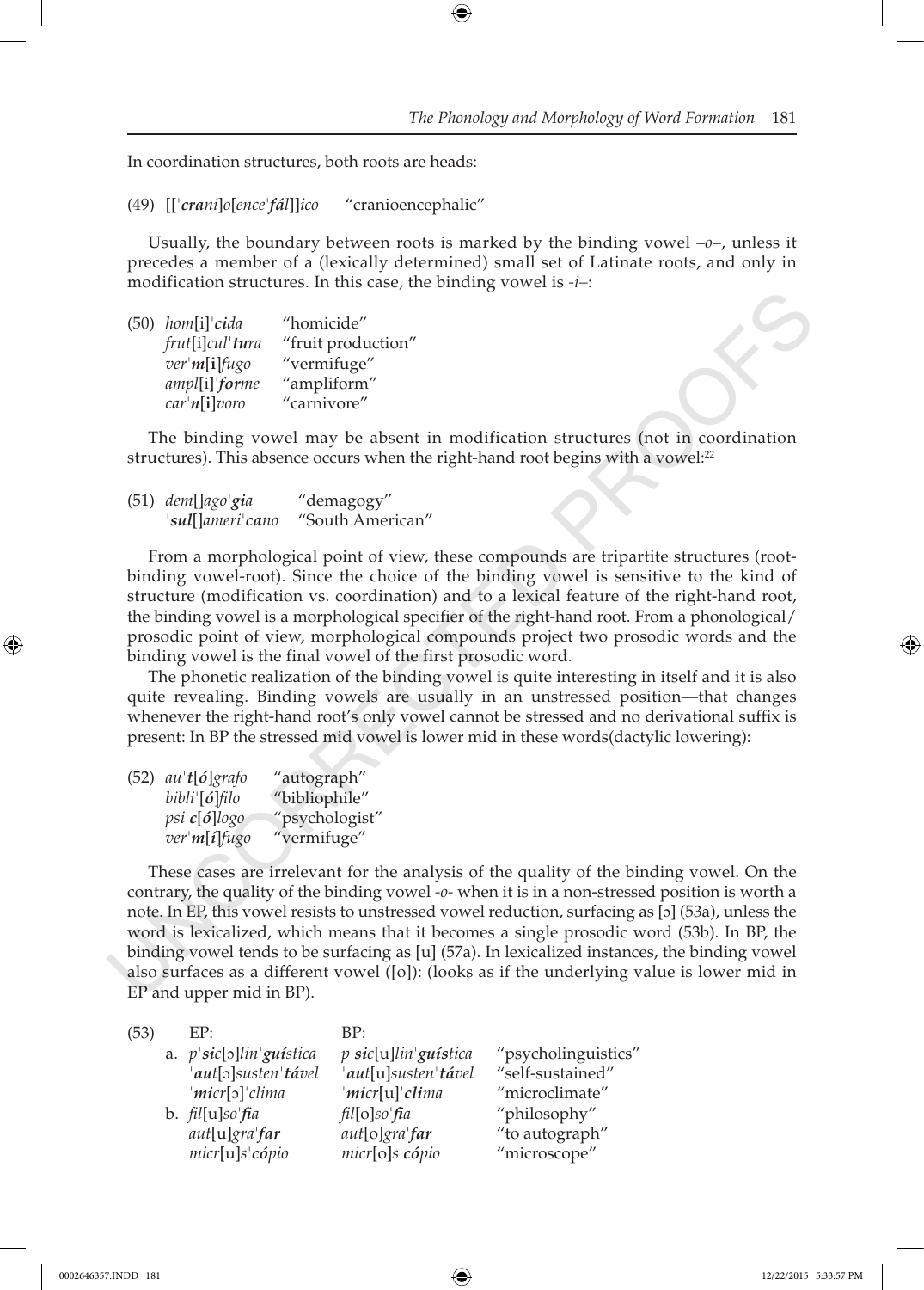Some morphological compounds use clips from other morphological compounds. As neoclassical loans, they convey their original meaning (54a), but as clips they bring the overall meaning of the compounds from where they originated (54b):

 $\bigoplus$ 

|  | $(54)$ a. 'fotos' síntese                                                            | "photosynthesis"                                                                                                                                                                              |
|--|--------------------------------------------------------------------------------------|-----------------------------------------------------------------------------------------------------------------------------------------------------------------------------------------------|
|  | fotogra'fia                                                                          | "photography"                                                                                                                                                                                 |
|  | autorre trato                                                                        | "self portrait"                                                                                                                                                                               |
|  | auto'móvel                                                                           | ''car''                                                                                                                                                                                       |
|  | biogra' <b>fi</b> a                                                                  | "biography"                                                                                                                                                                                   |
|  | biolo'gia                                                                            | "biology"                                                                                                                                                                                     |
|  | econo mia                                                                            | "economy"                                                                                                                                                                                     |
|  | ecolo gia                                                                            | "ecology"                                                                                                                                                                                     |
|  | b. foto('grafia)+jorna'lista                                                         | "photo+journalist"                                                                                                                                                                            |
|  | 'fotojorna'lista                                                                     | "photographic journalist"                                                                                                                                                                     |
|  | auto('móvel)+es' trada                                                               | "car+road"                                                                                                                                                                                    |
|  | autoes trada                                                                         | "freeway"                                                                                                                                                                                     |
|  | bio(lo'gia)+degra'dável                                                              | "biology+degradable"                                                                                                                                                                          |
|  | 'biodegra' dável                                                                     | "biodegradable"                                                                                                                                                                               |
|  | eco(lo'gia)+tu'rismo                                                                 | "ecology+tourism"                                                                                                                                                                             |
|  | 'ecotu'rismo                                                                         | "ecological tourism"                                                                                                                                                                          |
|  | (55) foto(gra'fia)+aven'tura<br>'fotoaven'tura<br>eco(lo'gia)+al'deia<br>'ecoal'deia | when they precede a vowel-initial root, the final $-o$ is not deleted:<br>"photo+adventure"<br>"photographic adventure"<br>"ecology+village"<br>"ecological village"                          |
|  | has many more examples:                                                              | Clips often become words. That is the case of <i>foto</i> ("photo") and <i>micro</i> ("microphone"). BP                                                                                       |
|  | "My brothers are heterosexuals"                                                      | (56) Meus irmãos são 'héteros. (= 'hetero[ssexu'ai]s)                                                                                                                                         |
|  | 3.3. Morphosyntactic compounds                                                       |                                                                                                                                                                                               |
|  | the reanalysis of a verb phrase (57e):                                               | Morphosyntactic compounds result from the right adjunction of a noun to a noun (57a), the<br>coordination of nouns (57b) or, less frequently, of adjectives (57c) or even of verbs (57d), and |
|  | (57) a. 'mãe-co'ruja<br>h lei'tor-orana'dor                                          | "doting mother"<br>"player-recorder"                                                                                                                                                          |

| $(55)$ foto $(gra$ 'fia)+aven'tura | "photo+adventure"        |
|------------------------------------|--------------------------|
| 'fotoaven' tura                    | "photographic adventure" |
| $eco(lo'gia) + al'deia$            | "ecology+village"        |
| 'ecoal' <b>dei</b> a               | "ecological village"     |

#### *3.3. Morphosyntactic compounds*

(57) a. ˈ*mãe‐co*ˈ*ruja* "doting mother" b. *lei*ˈ*tor‐grava*ˈ*dor* "player‐recorder" c. ˈ*surdo‐*ˈ*mudo* "deaf‐mute" d. ˈ*leva‐e‐*ˈ*traz* "gossiper" e. '*quebra*-'*nozes* 

Modification structures like those in (57a) and (58) are head-initial: the head noun determines the gender and the number of the compound. The modifier noun remains invariable:

|  | (58) a. $[[ca'\tilde{f}\acute{e}(s)]_{\text{N-MSC-SG/PL}}$ con'certo] $_{\text{N-MSC-SG}}$ | "coffee concert = cabaret(s)"    |
|--|--------------------------------------------------------------------------------------------|----------------------------------|
|  | b. $[[es'cola(s)]_{N\times_{N}SGPL}mo'delo]_{N\times_{N}SGPL}$                             | "school model = model school(s)" |

◈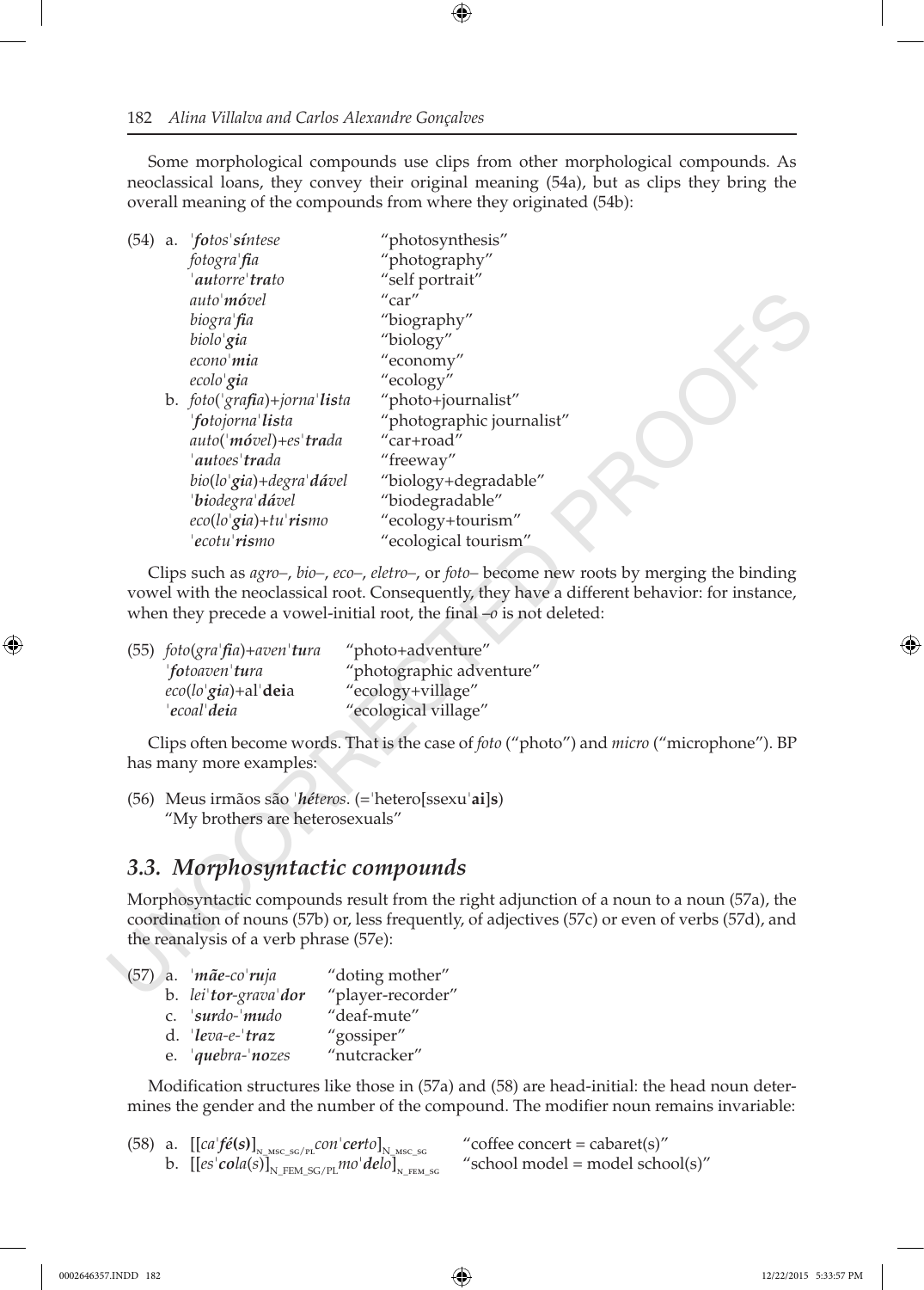These compounds are interpreted as modification structures: the compound is a hyponym of its head: *ca*ˈ*fé‐con*ˈ*certo* is a "type of coffee house"; *es*ˈ*cola mo*ˈ*delo* is a "type of school."

⊕

In coordination structures like (59b) and (59c), both constituents are heads. Therefore, they both inflect in number (59a). For animated nouns (59b) or adjectives (59c), gender agreement is also required. In the case of coordination of inanimate nouns with discordant values of gender, the gender is masculine (59d), which is the unmarked value:

| (59) a. $[lei'\text{tor}(es)]_{N\text{ _MSC\_SG}}[grava'\text{ dor}(es)]_{N\text{ _MSC\_SG}}$<br>b. $[nada'\text{ dor}/a(s)]_{N\text{ _MSC/FEM\_SG}/p_{\text{L}}}[salva'\text{dor}/a(s)]_{N\text{ _MSC/FEM\_SG}/p_{\text{L}}}$<br>c. $['doce(s)]_{\text{AD\_SG}}[a'\text{marg}o/a(s)]_{\text{AD\_MSC\_SG}}$<br>d. $['bar(es)]_{N\text{ _MSC\_SG}}[disco'\text{te}ca(s)]_{N\text{ _FEM\_SG}}_{N\text{ _MSC\_SG}}$<br>"player-recorder(s)"<br>"lifeguard $(s)$ "<br>"bittersweet"<br>"disco-bar(s)" |
|---------------------------------------------------------------------------------------------------------------------------------------------------------------------------------------------------------------------------------------------------------------------------------------------------------------------------------------------------------------------------------------------------------------------------------------------------------------------------------------------------|
| The meaning of coordinated compounds is not always easy to establish, since it may be<br>additive (60a), sequential (60b), or reciprocal (60c):                                                                                                                                                                                                                                                                                                                                                   |
| "reader-recorder = device that plays and records"<br>$(60)$ a. lei'tor-grava'dor<br>b. ou'tono-in'verno<br>"autumn-winter"<br>"student-teacher = relationship between student and teacher"<br>c. a'luno-profes'sor                                                                                                                                                                                                                                                                                |
| Note that the line between modification structure and coordination structure may be<br>difficult to draw: in some cases they may be interpreted as reciprocal modification (61a). This<br>difficulty is noticeable in the hesitation of speakers regarding number inflection (61b):                                                                                                                                                                                                               |
| "sofa-bed" = sofa that serves as a bed or a sofa that<br>$(61)$ a. so'fá-'cama<br>serves as a bed and a bed that serves as a sofa<br>b. so'fás-'camas vs. so'fás-'cama                                                                                                                                                                                                                                                                                                                            |
| Another type of morphosyntactic compounding is based on structures very similar to<br>VPs. They are formed by the third-person singular indicative present form of a (typically)<br>transitive verb; and by a (generally) plural noun, which is the head of the direct object of that<br>verb. Usually, this compounding process generates a masculine subject-noun:                                                                                                                              |
| guards-back = bodyguard'<br>$(62)$ guarda-costas<br><i>quebra-ca beça(s)</i> /breaks-heads = $puzzle'$                                                                                                                                                                                                                                                                                                                                                                                            |
| A final type of morphosyntactic compounding combines two verbs to form, again, a mas-<br>culine noun. Two subtypes must be distinguished. The first corresponds to the coordination<br>of two different verb forms $(V_i V_j)$ . Usually, these compounds occur only in the singular form<br>and their meaning is quite transparent:                                                                                                                                                              |
| $(63)$ BP:<br>'hits-clogs = $hit-clog'$<br>'bate-en'tope<br>'goes up-and-comes down = see saw'<br>'sobe-e-'desce<br>EP                                                                                                                                                                                                                                                                                                                                                                            |

|  | $(60)$ a. lei'tor-grava'dor | "reader-recorder = device that plays and records"            |
|--|-----------------------------|--------------------------------------------------------------|
|  |                             | b. <i>ou tono-in verno</i> "autumn-winter"                   |
|  | c. a'luno-profes'sor        | "student-teacher = relationship between student and teacher" |

⊕

| $(63)$ BP:  | ' <b>ba</b> te-en' <b>to</b> pe | 'hits-clogs = $hit$ -clog'                        |
|-------------|---------------------------------|---------------------------------------------------|
| $\angle$ EP |                                 | 'sobe-e-'desce 'goes up-and-comes down = see saw' |
| BP/EP:      | leva-e-'traz                    | 'takes-and-brings = intriguer'                    |

The second subtype, much more common in BP than in EP, involves reduplication of the verb to form a  $V_iV_i$  compound. These forms can convey two meanings: an action (6464a) or an object (64b). In some cases, both meanings can be observed in the same word (64c):

|  | (64) a. ' <i>corre-'corre '</i> run-run' |                                                                   |
|--|------------------------------------------|-------------------------------------------------------------------|
|  |                                          | b. $'pisca$ - $'pisca$ $'blinks$ - $blinks$ = $blinker'$          |
|  | c. <i>'pula-'pula</i>                    | 'jumps-jumps = act of jumping repeatedly/a toy in the playground" |

 $\langle \spadesuit \rangle$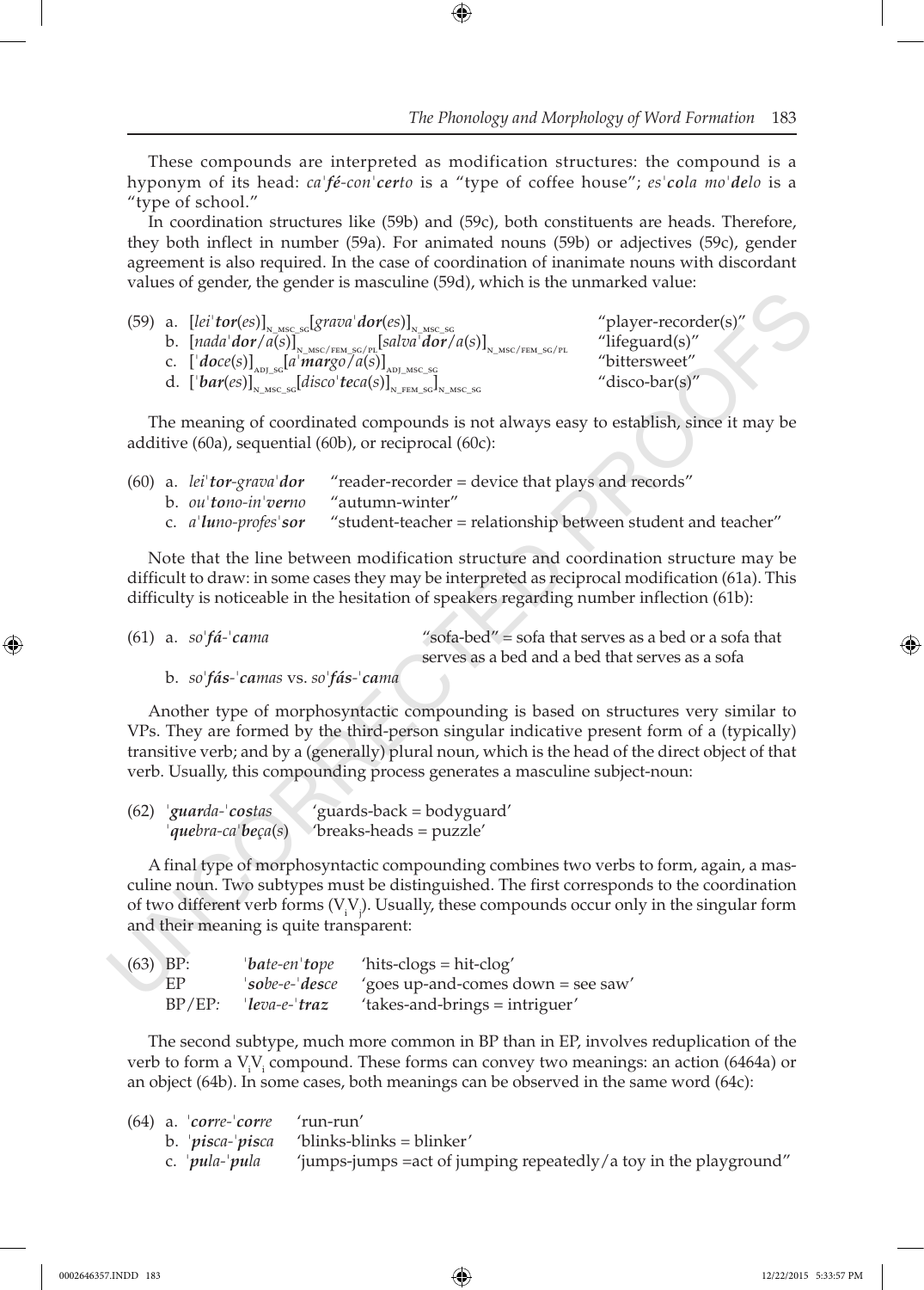The bases of  $V_iV_i$  compounds are generally disyllabic. There are also a few cases like *a*ˈ*garra‐a*ˈ*garra* ("grabs‐grabs"), with three syllables that always start with an onsetless syllable. Since the reduplication of the verb base is governed by prosodic conditions, the final syllables are always open, except when the verb is monosyllabic (ˈ*sai‐*ˈ*sai* "leaves‐leaves" = "one goes out"). Finally, the main morphological characteristic of this type of formation is the selection of the third‐person singular indicative present: we assume that this is the unmarked form of the verb paradigm, which allows the reinterpretation of the verb as a noun.

⊕

#### *3.4. Syntactic compounds*

| (65) N-P-N | $\left[\text{[N]}\right]_{\text{p}}\left[\text{N}\right]_{\text{NP}}\right]_{\text{NP}}$ ca'minhode' ferro |                 | "road-of-iron = railroad" |
|------------|------------------------------------------------------------------------------------------------------------|-----------------|---------------------------|
|            | N-ADJ $[[N][ADJ]_{ADIP}]_{NP}$                                                                             | ' cofre' forte  | "safe-strong = safe"      |
|            | ADJ-N $[[ADJ]_{ADIP}[\text{N}]]_{NP}$                                                                      | 'altatempo'rada | "high season"             |

|  | (66) a. ca'minho(s)de'ferro  | "railroad(s)"               |
|--|------------------------------|-----------------------------|
|  | $cofre(s)$ 'forte $(s)$      | "safe(s)"                   |
|  | b. arqui'teto/adeinteri'ores | "interior $(m/f)$ designer" |
|  | pri'meiro/ami'nistro/a       | "prime minister $(m/f)$ "   |

|                                                                                                                                                                                                      | 3.4. Syntactic compounds                                                                                                                                                                                                                                                     |                                                                                        |                                                                                                                                                                                                                                                                                |  |
|------------------------------------------------------------------------------------------------------------------------------------------------------------------------------------------------------|------------------------------------------------------------------------------------------------------------------------------------------------------------------------------------------------------------------------------------------------------------------------------|----------------------------------------------------------------------------------------|--------------------------------------------------------------------------------------------------------------------------------------------------------------------------------------------------------------------------------------------------------------------------------|--|
| as the following:                                                                                                                                                                                    |                                                                                                                                                                                                                                                                              |                                                                                        | Syntactic compounding is not a morphological word formation process—it is a process of<br>lexicalization of phrases. Reference grammars usually list a number of different cases, such                                                                                         |  |
| $(65)$ N-P-N<br>N-ADJ<br>$ADJ-N$                                                                                                                                                                     | $\left[\left[\text{N}\right]\right]_{\text{p}}\left[\text{N}\right]_{\text{NP}}\right]_{\text{PP}}$<br>$\begin{array}{l} [[\textbf{N}][\textbf{A}\textbf{D}]]_{\textbf{ADIP}}]_{\text{NP}} \\ [[\textbf{A}\textbf{D}]]_{\textbf{ADIP}}[\textbf{N}]]_{\text{NP}} \end{array}$ | ca'minhode'ferro<br>cofre forte<br>'altatempo'rada                                     | "road-of-iron = railroad"<br>"safe-strong = safe"<br>"high season"                                                                                                                                                                                                             |  |
| These word sequences display typical syntactic properties, regarding number inflection<br>(66a) and gender contrasts, when available (66b):                                                          |                                                                                                                                                                                                                                                                              |                                                                                        |                                                                                                                                                                                                                                                                                |  |
| $(66)$ a. ca'minho $(s)$ de'ferro                                                                                                                                                                    | 'cofre(s)'forte(s)<br>b. arqui'teto/adeinteri'ores<br>pri'meiro/ami'nistro/a                                                                                                                                                                                                 | "railroad(s)"<br>"safe(s)"<br>"interior $(m/f)$ designer"<br>"prime minister $(m/f)$ " |                                                                                                                                                                                                                                                                                |  |
| ungrammatical:                                                                                                                                                                                       |                                                                                                                                                                                                                                                                              |                                                                                        | What motivates the treatment of these sequences as lexical units is their semantics,<br>which is not compositional. Another property that distinguishes these lexicalized phrases<br>from genuine syntactic phrases is the fact that the extraction of a single constituent is |  |
| (67) *caminhos de [ferro velho]<br>*esseé um [cofre quê]?<br>*[primeiro e único] ministro<br>*dos dois[caminhos <sub>i</sub> [] <sub>i</sub> ], prefiro o [[] <sub>i</sub> [de ferro] <sub>i</sub> ] |                                                                                                                                                                                                                                                                              |                                                                                        | "[old iron] roads"<br>"this is a [safe what]?"<br>"prime and only minister"<br>"of both ways, I prefer the iron one"                                                                                                                                                           |  |
|                                                                                                                                                                                                      | 3.5. Other types of compounding?                                                                                                                                                                                                                                             |                                                                                        |                                                                                                                                                                                                                                                                                |  |
|                                                                                                                                                                                                      |                                                                                                                                                                                                                                                                              |                                                                                        | A non-concatenative morphological process often associated with compounding is blending.<br>Although there are two words that serve as input for a third form (as in compounding),<br>blends are different, because they are produced by the intersection of bases instead     |  |

## *3.5. Other types of compounding?*

A non‐concatenative morphological process often associated with compounding is blending. Although there are two words that serve as input for a third form (as in compounding), blends are different, because they are produced by the intersection of bases instead of concatenation, as in *cren*ˈ*tino* (ˈ*crente+cre*ˈ*tino*, "religious+fool" = "false religious") and *lixera*ˈ*tura* (ˈ*lixo+litera*ˈ*tura*, "garbage+literature" = "shoddy literature"). The deleted material is not predictable.

From a phonological perspective, blends are single prosodic words. The output form preserves the largest possible number of identical segments of the input forms, as in *aperta*ˈ*mento* "small apartment" (*a*ˈ*perto+aparta*ˈ*tamento* "clench+apartment"). As a result, the transition of the first of the input forms to the second coincides with an identical segment or syllable (ˈ*saco+pico*ˈ*lé* "bag+popsicle" = *saco*ˈ*lé* "popsicle in a bag"; ˈ*pai*+ˈ*mãe* "father+mother"=ˈ*pãe* "caring father").

⊕

◈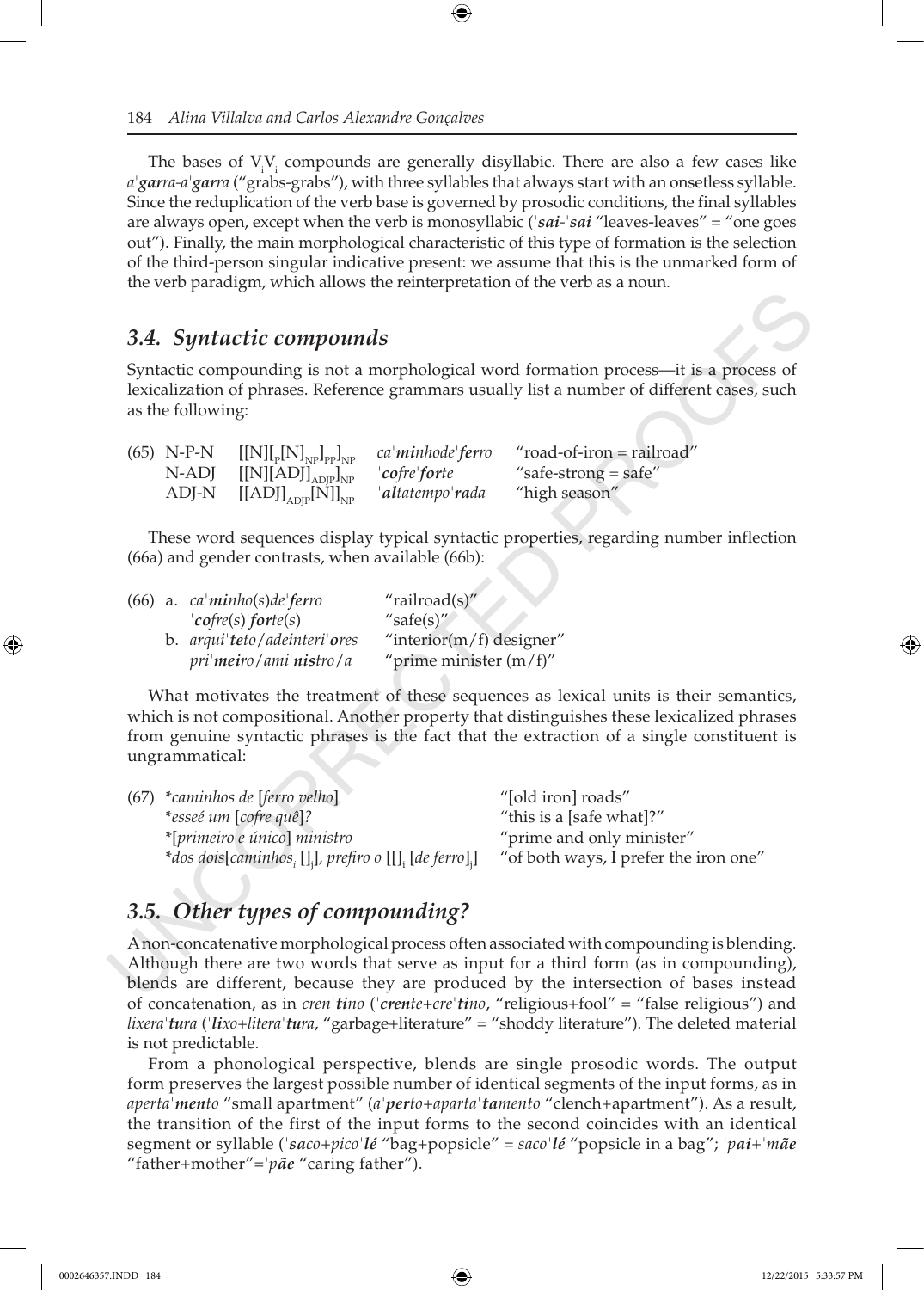## *3.6. Emergence of new morphological constituents*

The emergence of a new productive word-formation process may happen when speakers start using a loan to make new words, or because speakers reinterpret an existing morpheme or part of a morpheme with a new meaning. In the first case, the use of formatives such as *cyber*–, *wiki–*, and *e*–, which, combined with native bases, form words like ˈ*cyber‐a*ˈ*vó* ("cyber‐grandmother"), ˈ*wiki‐*ˈ*aves* ("wiki‐birds") and *e‐profes*ˈ*sor* ("e‐professor"). In the second case, the phenomenon can be seen as a kind of folk etymology: words without any internal structure may be reinterpreted as compounds or affixing forms that consist of two parts, like *ma*ˈ*drasta* ("stepmother") and *patro*ˈ*cínio* ("sponsorship"). They are intentionally misanalyzed as *má* ("bad") plus *drasta* to form a new meaning: "a bad stepmother"23 and ˈ*pa*(i) ("father") plus *trocínio*("sponsored by the father"). This strategy gives rise to forms such as: In the second case, the phenomenon can be easily of folk etymology words<br>in this case. In this compounds or affixing forms that consist of two parts, like mail and<br>still consist the consist of the parts ("stemather")") an

⊕

|  | (68) a. 'sogra'drasta | "stepmother-in-law" |                           |
|--|-----------------------|---------------------|---------------------------|
|  |                       | ir mã drasta        | "step-sister"             |
|  |                       | b. tiotro cínio     | "sponsored by an uncle"   |
|  |                       | 'mãetro'cínio       | "sponsored by the mother" |

These particles are usually called splinters, which are elements that occur at the edge of the word, the same way affixes do, but, because of their meanings, they correspond to roots. Therefore, splinters form a separate class, situated somewhere between roots and affixes. Thus, clipping and blending play an important role in the morphology of Portuguese, as they can produce splinters, not being, therefore, interpreted as exclusively non‐morphemically.

## **4. Conclusion**

⊕

The study of Portuguese morphology largely benefits from the fact that (at least) two subsystems can be easily compared: contrasts between EP and BP often offer the possibility to consolidate analyses independently outlined or, inversely, show how closely related languages may be different and ask for different analyses for certain subsystems of the grammar.

The vowel system in EP, which facilitates the identification of unstressed reduced vowels, is particularly relevant to establish that suffixes may attach to roots, stems or words, and it is also required to understand the structure of morphological compounds.

The description of processes that involve non-concatenative morphology or structural mutations clearly benefit from the livelihood they have in BP. In this variety, process like reduplication, blending and clipping are most commonly employed, which enables us to say that this is one of the main aspects that differentiate the two varieties described here.

#### **NOTES**

- 1 We will discuss the formation of nouns, adjectives and verbs and –*mente* adverbs. In all examples, the stress mark (ˈ) precedes the stressed syllable. Moreover, these syllables are written in bold.
- 2 Thematic constituents (thematic vowels for verbs and thematic indexes for all other classes) are morphological specifiers.
- 3 Morphosyntactic specifiers (= MSS) are inflectional suffixes.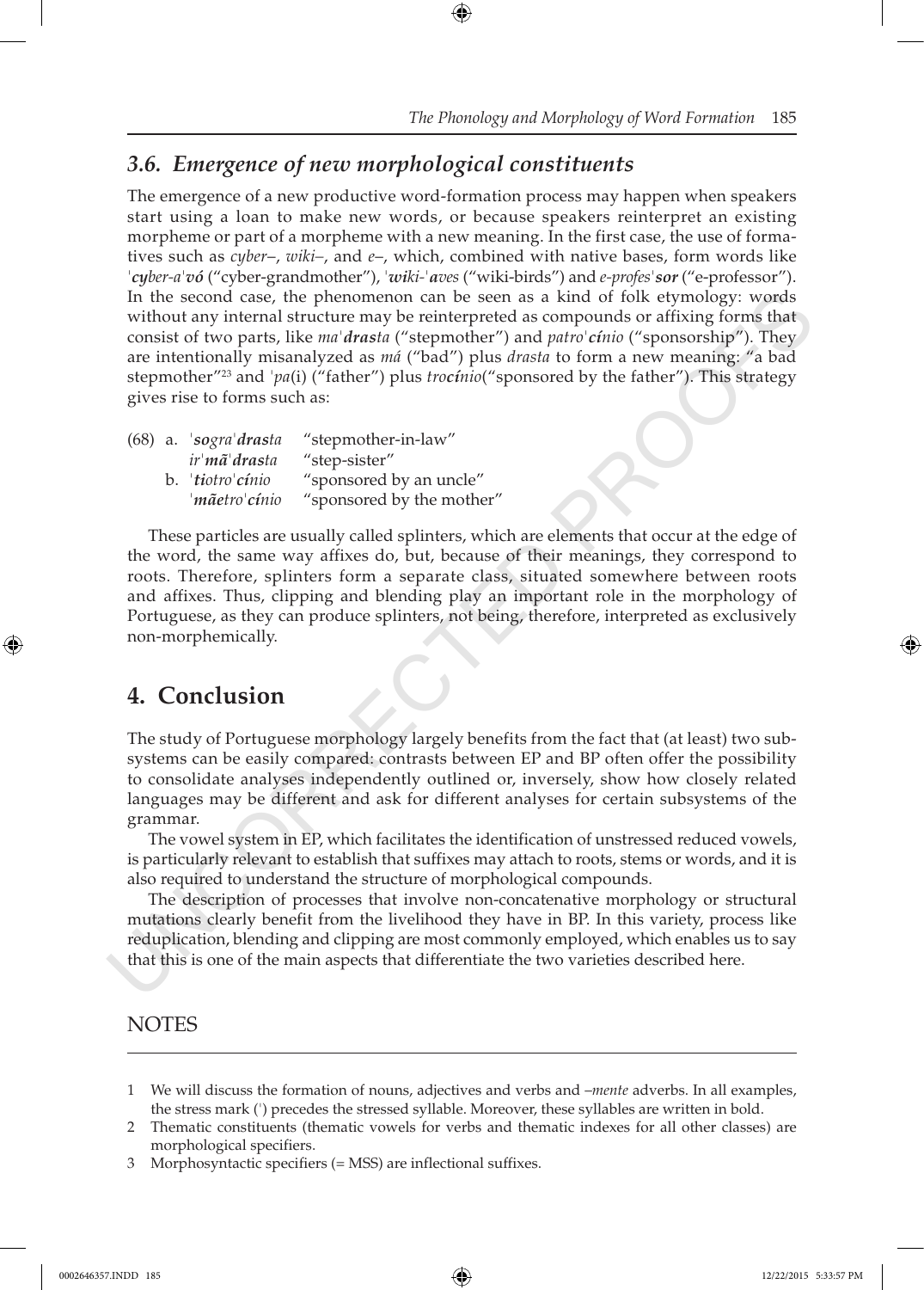4 Alongside masculine (= MSC) and feminine (= FEM), we will consider a third value (non-specified) that is assigned to bases that will be syntactically specified:

⊕

*a*'*tletas*<sub>sub</sub> 'athletes'  $\cos_{\text{wsc}} a^{\dagger}$ **tle**tas<sub>msc</sub>  $as_{\text{new}}a^{\dagger}$ *tletas*<sub>reM</sub>

- 5 Consider, for instance, the above‐mentioned inflection of ˈ*pele* ('skin') and *pa*ˈ*pel* ('paper'). The relevance of thematic classes for inflection is also obvious in the phonetic outputs of words ending in the diphthong [aw]. In BP, words ending in <l>, as  $ca<sup>i</sup>nal('channel')$ , are pronounced the same way as words ending in  $\langle u \rangle$ , as *de*'*grau*('step'). In the plural, however, they differ considerably, since the plural of the latter, which is a projection of an athematic root, is obtained by the adjunction of the suffix –*s* (*de*ˈ*graus*, 'steps'), while the plural of the former is obtained by semi‐vocalization of the final consonant of the –Ø root, /l/, to receive the plural suffix (*ca*ˈ*nais* 'channels'). 5 Consider, for instance, the above-mentioned infellection of  $p\text{e}t\left(\frac{\lambda}{2}\text{km}\right)$  and  $p\text{e}p\text{e}t\left(\frac{\lambda}{2}\text{km}\right)$ . The proceding inference of the applicit (associate to the application of the phase in the diphonet
	- 6 Traditional accounts do not usually mention infixation.
	- 7 There is a limited number of pairs of words formed by conversion and derivation from a same base, but generally they are not semantically equivalent (ˈ*perda* 'loss' and *perdi*ˈ*ção* 'perdition'; *cele*ˈ*brar* 'to celebrate' and *celebri*ˈ*zar* 'to make famous').
	- 8 The examples presented in this section are usually called diminutive suffixes. Their semantic role may be related to size, but it may also convey other meanings: *ca*ˈ*sinha* (the 'diminutive' from ˈ*casa* 'house') may refer a 'small house', a 'lovely house', a 'cherished house', an 'old house' an 'ugly house', or other, depending on pragmatics. It may even be used as a rhetoric resource. This is why the tag 'evaluative' (including augmentative and superlative as well) seems more appropriate—it includes morphological devices that allow the speaker to convey an opinion about a lexical unit, from its inside.
	- 9 Portuguese southern dialects prefer ‐*it*(*o/a*) (*li*ˈ*vrito* 'book+EVAL'), and –*zit*(*o/a*) (ˈ*cão*ˈ*zito* 'dog+EVAL').
	- 10 Other analyses are available, (see Bisol 2010, for instance, which considers –*inho* and –*zinho* allomorphs of the same morpheme). We follow the proposal of Villalva (1994, 2008, 2009).
	- 11 In BP,–Ø roots that may combine with –*inho* are those ending in <r>, although few examples are found: *colhe*ˈ*rinha*/*colher*ˈ*zinha* 'spoon+EVAL', *devaga*ˈ*rinho*/*devagar*ˈ*zinho* 'slowly'. Other instances are lexicalized words (*cola*ˈ*rinho* 'collar'+EVAL = foam *of* beer').
	- 12 This preference has been demonstrated by the results of usage surveys (Villalva 2009).
	- 13 In EP, there are cases of truncation, like *a*ˈ*narca*('anarchist'), which have a clear pejorative or derogatory value, but their prevalence in EP is smaller than in BP. Evidently, this is because in EP word‐ shortening is generally obtained by reducing unstressed vowels.
	- 14 Most authors (e.g. Basílio 1987, Sandmann 1989) consider prefixation a derivational process. Some others (e.g. Mattoso Câmara 1971, Macambira 1978) argue that there are no substantial differences between prefixed and compound words; other still (e.g. Villalva 1994, Gonçalves 2012) argue that prefixation is midway between derivation and compounding. Our claim here is that prefixation is neither derivation nor compounding—it is a process of morphological modification that can make use of prefixes or roots.
	- 15 In words such as *n***[j]***olo*ˈ*gismo*('neologism'), *pr*[ɨ]*ssenti*ˈ*mento*('feeling'), or *p*[u]*s*ˈ*por*('to post pose'), the prefix vowel is reduced as a result of lexicalization.
	- 16 In EP, these hiatus are avoided by glide formation (*r*[j]*abaste*ˈ*cer* 'torefill', *r*[j]*u*ˈ*sar* 'to re‐use'), and the vowels in these prefixes are less likely to deletion when the following vowel is identical (r[j]‐[ɐj]*xpli*ˈ*car* 'to re‐explain', r[j]‐[e]*labo*ˈ*rar* 'to re‐elaborate').
	- 17 Words such as *colegi*ˈ*al* ('collegial'), *coloni*ˈ*al* ('colonial') and *coloqui*ˈ*al* ('colloquial') do not respect the  $-ar \sim -al$  allomorphy. This is probably due to the fact that they are Latinate words recently introduced in the Portuguese lexicon.
	- 18 This suffix is etymologically related to the suffixes *–ice* (*doi*ˈ*dice* 'insanity'), and *–ície* (*imun*ˈ*dicie* 'filth'),but these behave as different suffixes, not as allomorphs, in Portuguese.
	- 19 This suffix is no longer productive. Consequently, all the derivatives tend to be lexicalized. Therefore, we find the same base with both allomorphs (*du*ˈ*rez*, *du*ˈ*reza* 'hardiness'), although usually only one of them is currently used. Some counter‐examples, such as *ru*ˈ*dez* ('rudeness') or *aspe*ˈ*reza* ('roughness'), can also be found.